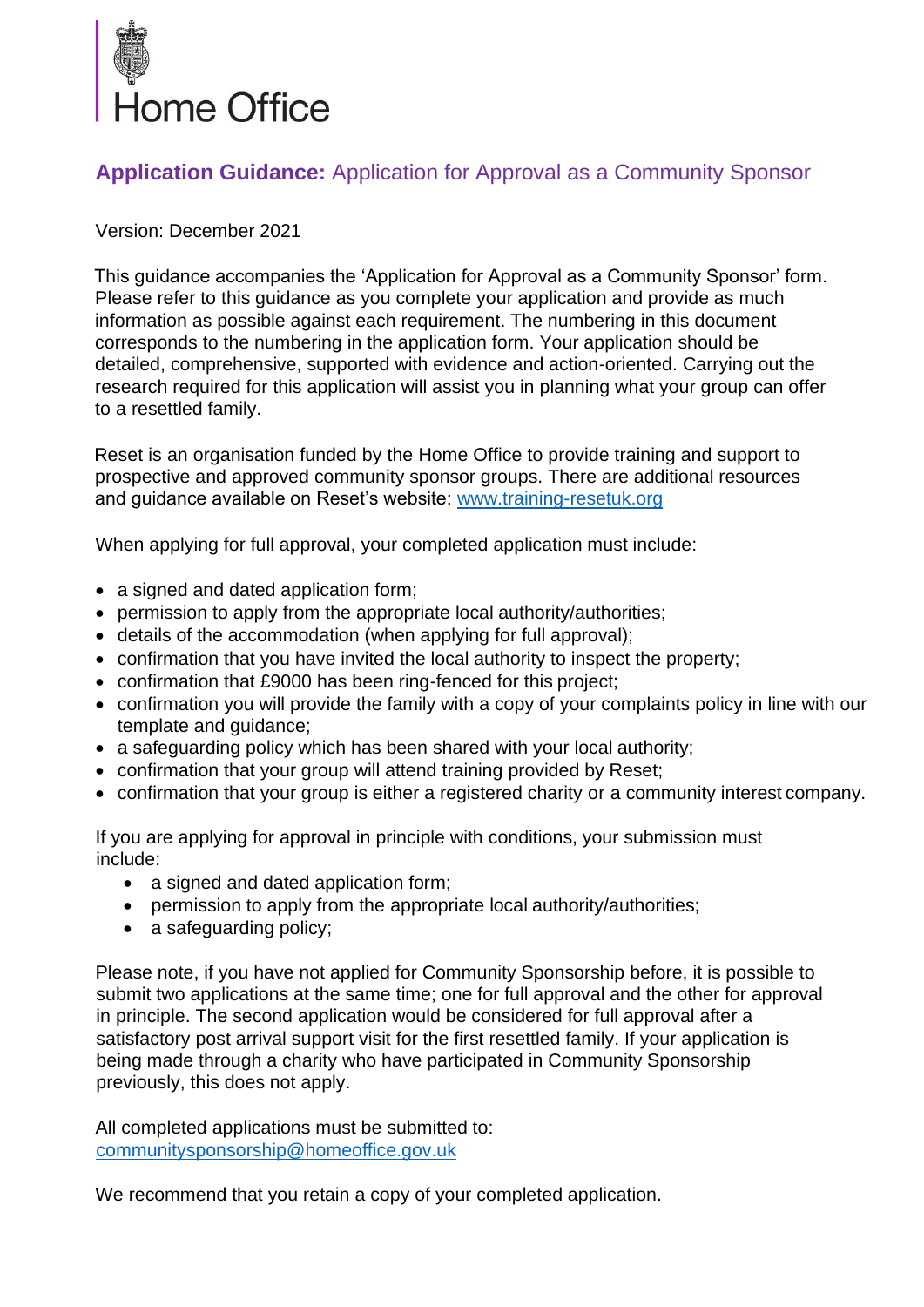The Home Office will use the personal information you provide to consider this application. We may also share your information with other public and private sector organisations in the UK and overseas. For more detail please see the Privacy Notice for the Border, Immigration and Citizenship system at:

[www.gov.uk/government/publications/personal-information-use-in-borders-immigration](https://www.gov.uk/government/publications/personal-information-use-in-borders-immigration-and-citizenship)[and-citizenship.](https://www.gov.uk/government/publications/personal-information-use-in-borders-immigration-and-citizenship) This also sets out your rights under the Data Protection Act 2018 and explains how you can access your personal information and complain if you have concerns about how we are using it.

The information you provide on this form will be stored on a computer which is registered under the General Data Protection Regulation.

### **Section 1. About Your Organisation**

Your organisation must have status as either:

- a charity, registered with the Charities Commission in England and Wales, the Office of the Scottish Charity Regulator (OSCR) in Scotland, or the Charities Commission for Northern Ireland;
- an individual or body falling within section 10(2)(a) of the Charities Act 2011;
- or a Community Interest Company (CIC), registered with Companies House.

Community groups interested in setting up a charity in England and Wales can find more information at [GOV.UK. G](https://www.gov.uk/setting-up-charity)roups in Scotland can access more information at the [Scottish](https://www.oscr.org.uk/becoming-a-charity) [Charity Regulator](https://www.oscr.org.uk/becoming-a-charity) website, and groups in Northern Ireland should refer to the [Charities](https://www.charitycommissionni.org.uk/start-up-a-charity) Commission for Northern Ireland website. Community groups can decide to partner with an existing charity instead of becoming a charity themselves. The partner must be prepared to take full responsibility for the sponsorship arrangement and ensure that there are clear lines of accountability with your organisation.

CICs are limited companies which operate to provide a benefit to the community they serve. The purpose of CIC is primarily one of community benefit rather than private profit. For guidance on how to form a CIC, please refer to [GOV.UK.](https://www.gov.uk/government/publications/community-interest-companies-how-to-form-a-cic)

### **Section 2. About Your Personnel**

Every sponsor group must have a lead sponsor. The lead sponsor is ultimately accountable for the resettlement support provided by the group to the resettled family. They should hold a permanent and senior position within the organisation. Typically, they will be a member of the board of the charity or community interest company, or hold the position of Chief Executive, director, trustee or equivalent. The lead sponsor's responsibilities include adhering to the legal and financial requirements; establishing that a robust safeguarding policy is in place and adhered to; ensuring group members are suitable to support a resettled family and that consideration is given to conducting Disclosure and Barring Service checks where applicable.

**2.7** Please use the following link to get a share code to prove your statu[s](https://www.gov.uk/view-prove-immigration-status) <https://www.gov.uk/view-prove-immigration-status>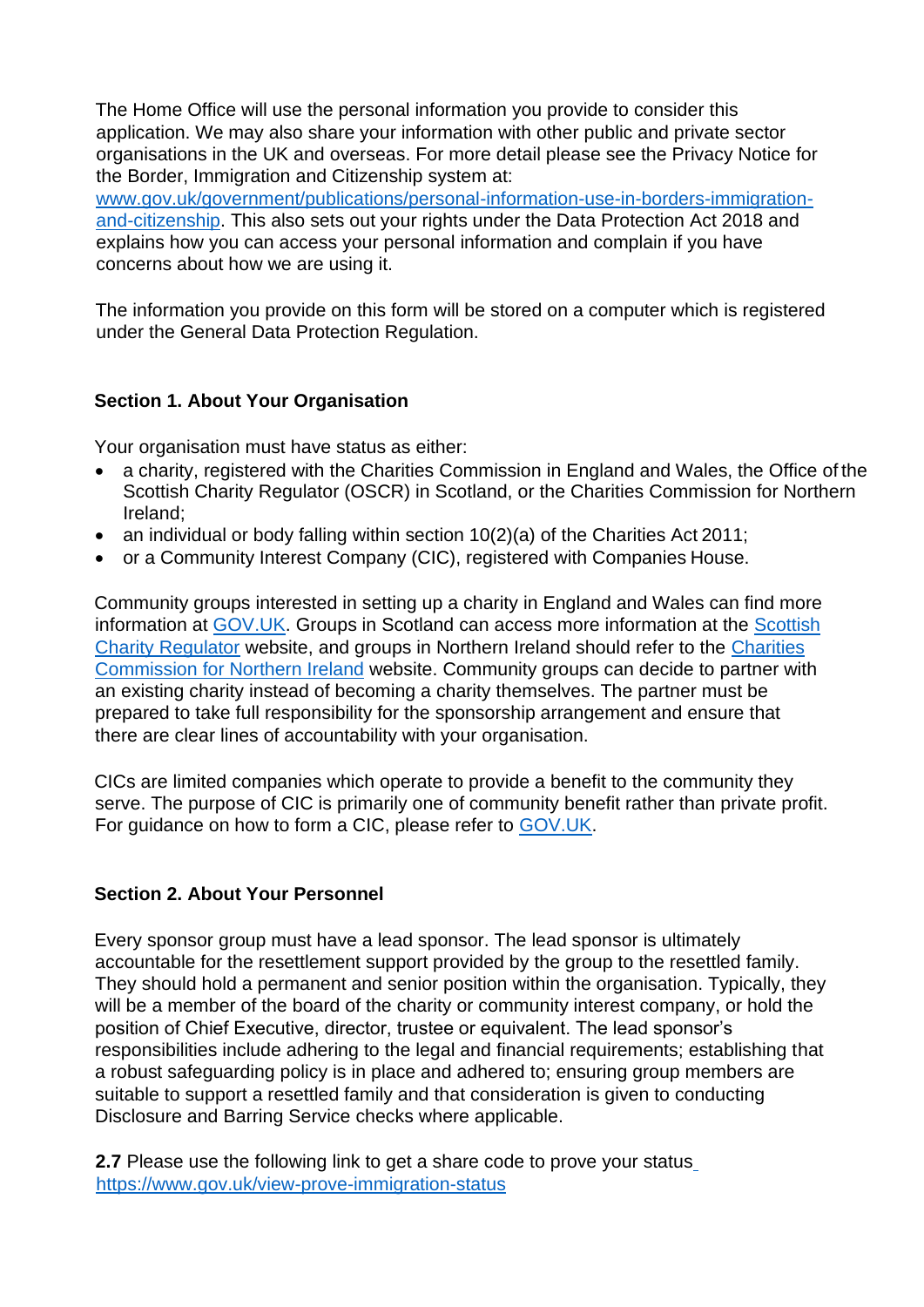**2.10** The address provided should be the group's agreed contact address.

### **Support personnel**

**2.14** Community sponsor groups vary in size but are often made up of 5 to 20 members, some of whom might take on specialist roles. Some groups have found it helpful to have key roles for different elements of activity. Aside from the lead sponsor, project manager and safeguarding lead, other roles can be determined at the discretion of the group, but it may be helpful to have leads for housing, education, health, welfare income, accessing employment and volunteering, ESOL and interpreters.

### **Section 3. Community Sponsorship Resettlement Plan**

In completing this section of the application form, you should refer closely to the Statement of Requirements for Sponsors (see [Annex D](#page-34-0)).

## **3.1 Arrival in the UK**

**3.1a** Arrival in the UK will be a momentous time for your group as well as the resettled family. Keep in mind that those arriving may be overwhelmed and not all members of your group will be able to attend. A maximum of five people including interpreters should be sufficient.

**3.1b** Ensure the welcome is "low-key" and do not advertise the arrival date outside of your core group. You must seek permission from the family to take and publish any photographs.

**3.1d** When making transport arrangements, please consider the size of transport required to accommodate the size of the resettled family and their luggage. It is particularly important to reassure the resettled family that their belongings are secure and it is advisable to make arrangements that ensure that the resettled family are not separated from their luggage on the journey from the airport to their new home.

**3.1 e** Please consider what practical preparations are needed in order to make the resettled family feel welcome in their new home. Having access to a welcome pack of groceries with culturally appropriate food, emergency contact information, etc.

### **3.2 Initial Expenses**

**3.2a** Your group is required to provide a minimum of £200 cash per resettled family member after they arrive in the UK, to cover initial expenditure. The resettled family are not required to pay this money back, and you will not be able to claim this from the Home Office.

**3.2b** When providing this initial cash payment to the resettled family, you will want to discuss with them how they will want to receive the payment, bearing in mind the weekly social welfare income the resettled family are likely to receive. You should also consider the denominations that you will provide, how payments could be staggered, most likely in line with any social welfare income payments, and how you will advise the resettled family to keep their money safe.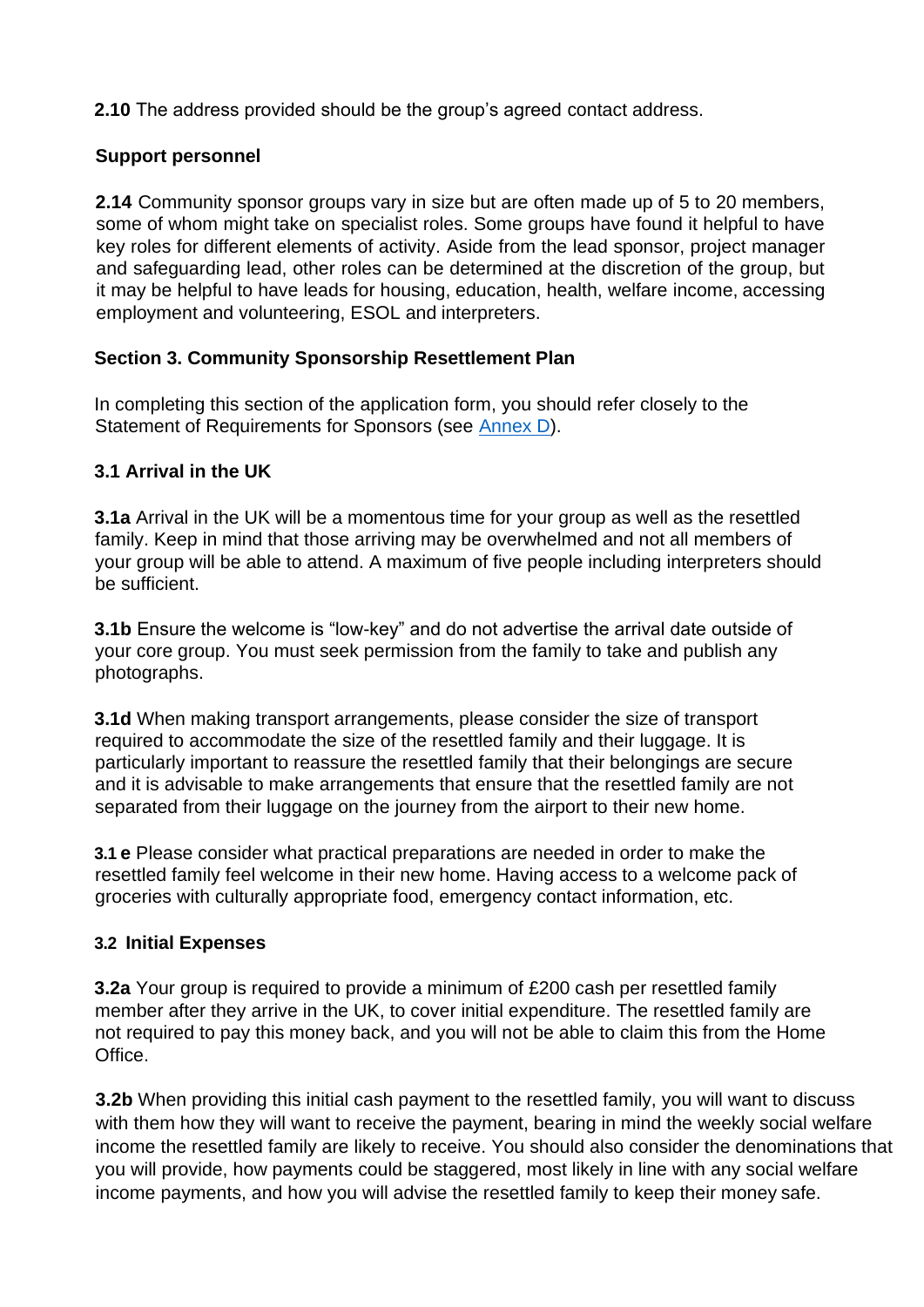**3.2c** Encourage all adult family members to have their own bank account and ensure they are aware of how to access their account.

**3.2d** You could consider developing pictorial guidance, illustrating everyday items with comparisons of the cost of household provisions, the cost in sterling and also including a currency conversion chart from the resettled family's host country. Consider letting the family know about different shops in the local area, including discount supermarkets and whether there are any opportunities to join in bulk buy ordering for some items.

**3.2 e** You will need to be able to assist the resettled family in opening a bank account in order for them to receive their social welfare income. You will not be able to open the bank account without them, but it is advisable for your group to research what you need to do with your local banks so that you can assist the resettled family in making a decision on where their account/s will be opened. In supporting the resettled family to set up a bank account, give some thought to what banks may require and how the resettled family will be able to meet these requirements. You may wish to meet with your local banks prior to arrival to understand the options.

#### **3.3 Social Welfare Income**

**3.3c** Connect with the local DWP Refugee Group Lead in advance to tell them about the resettlement scheme and the roles that the Home Office and local authority play. Developing a relationship with Job Centre staff will be important going forward. (See [Annex E](#page-36-0) for the DWP refugee Group Lead's contact details.).

**3.3 d** To estimate the likely social welfare income the resettled family will receive, please visit [https://www.gov.uk/benefits-calculators.](https://www.gov.uk/benefits-calculators) If you have not yet identified accommodation, it is recommended that you base your calculations on a two adult + three child family, but do consider that the size of the resettled family may vary. You may also wish to consider the impact of different property sizes.

### **3.4 Establishing a life in the UK**

**3.4a** You will be making a commitment to provide support to a refugee family for 24 months, however the integration support activities relating to 'Establishing a Life in the UK' are to be delivered in the first 12 months of the family's arrival in the UK.

**3.4b** The Biometric Residence Permit (BRP) is an immigration document, issued in the form of a card, similar in appearance to a driving licence, which proves a refugee's right to stay, work and study in the UK. You should consider who in your group is best placed to receive these at a secure address on behalf of the resettled family and how they will get them to the resettled family. The BRP will not be issued until after the resettled family has arrived. The BRP must be hand delivered to the resettled family within one day of them being received by your group.

**3.4d** Become familiar with the school registration process in your local area, so that you know in advance what information will be required to register children at schools. This will enable you to start the registration process when you receive the arrival date for the resettled family. It is anticipated that the registration process should be concluded no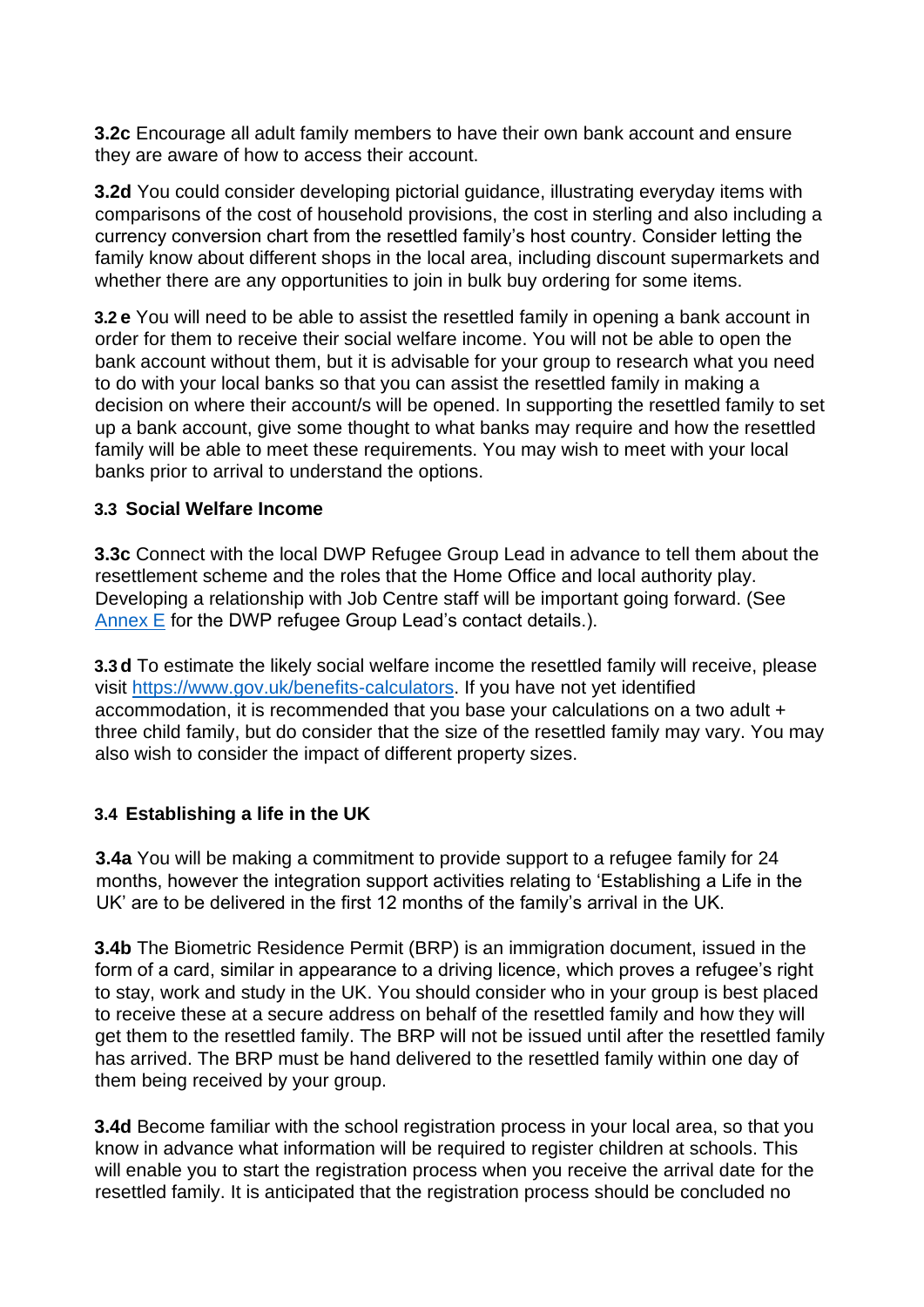later than two weeks after the resettled family's arrival. It's also important that you find out what school places are available as this will be helpful information in matching a suitable family to your group, however this detail is not required in your resettlement plan. Early engagement with your local authority should help with this process.

**3.4 e** Resettled families will need to learn English (if the family are being resettled to Wales, consideration should be made to whether the family also need to learn Welsh) to improve their integration into your community and access medical care, local amenities, education and employment independently. Providing English for Speakers of Other Languages (ESOL) training is a key requirement for resettled families.

Learning English can be delivered through formal or informal teaching and training.

Formal language training is the provision of ESOL, or employment sector specific courses, which should allow refugees to attain accredited qualifications from a provider regulated by an appropriate national body (i.e. OFQAL, SQA or Qualifications Wales). This also includes courses which do not lead to an accredited qualification but instead enable refugees to study at pre-entry level, for which there are no qualifications, so they can later access a course which does lead to an accredited qualification. Other key characteristics of formal language training are that:

• delivery is led by qualified tutors, normally provided at the local level by a college or formal provider;

- a diagnostic assessment led by a qualified ESOL tutor was used to place learners at an appropriate level; and
- it follows an agreed curricula.

The availability of providers will depend on local supply. Most providers are well-versed in providing a range of provision to suit learners' needs. The [provider search o](https://nationalcareersservice.direct.gov.uk/advice/courses/Pages/default.aspx)n the [National Careers Service](https://nationalcareers.service.gov.uk/) website is a useful resource.

Informal language training may not have all or any of the above characteristics. It can be delivered by a range of people, including volunteers, and can include confidence building, active citizenship and whole host of leisure or community activities.

**3.4f** You are required to source a minimum of 8 hours of ESOL teaching per week for each adult in the resettled family for the first 12 months of their stay. Any further support you might be able to offer after this period is encouraged, though not compulsory. ESOL tuition should start within a month of the resettled family arriving in the UK. ESOL courses can be provided at local colleges and community organisations. Depending on local availability, you may need to arrange to pay for classes privately. You should consider the timing of these classes, being careful to avoid scheduling conflicts such as school collection.

If you need further advice on sourcing ESOL lessons or assessments, contact your regional ESOL coordinator (see  $\frac{\text{Annex}}{\text{F}}$  for a list of ESOL coordinator contacts).

In instances where adults arrive outside term time, making immediate access to formal language training difficult, alternative informal language training should be provided within one month of arrival until formal arrangements for training can be arranged.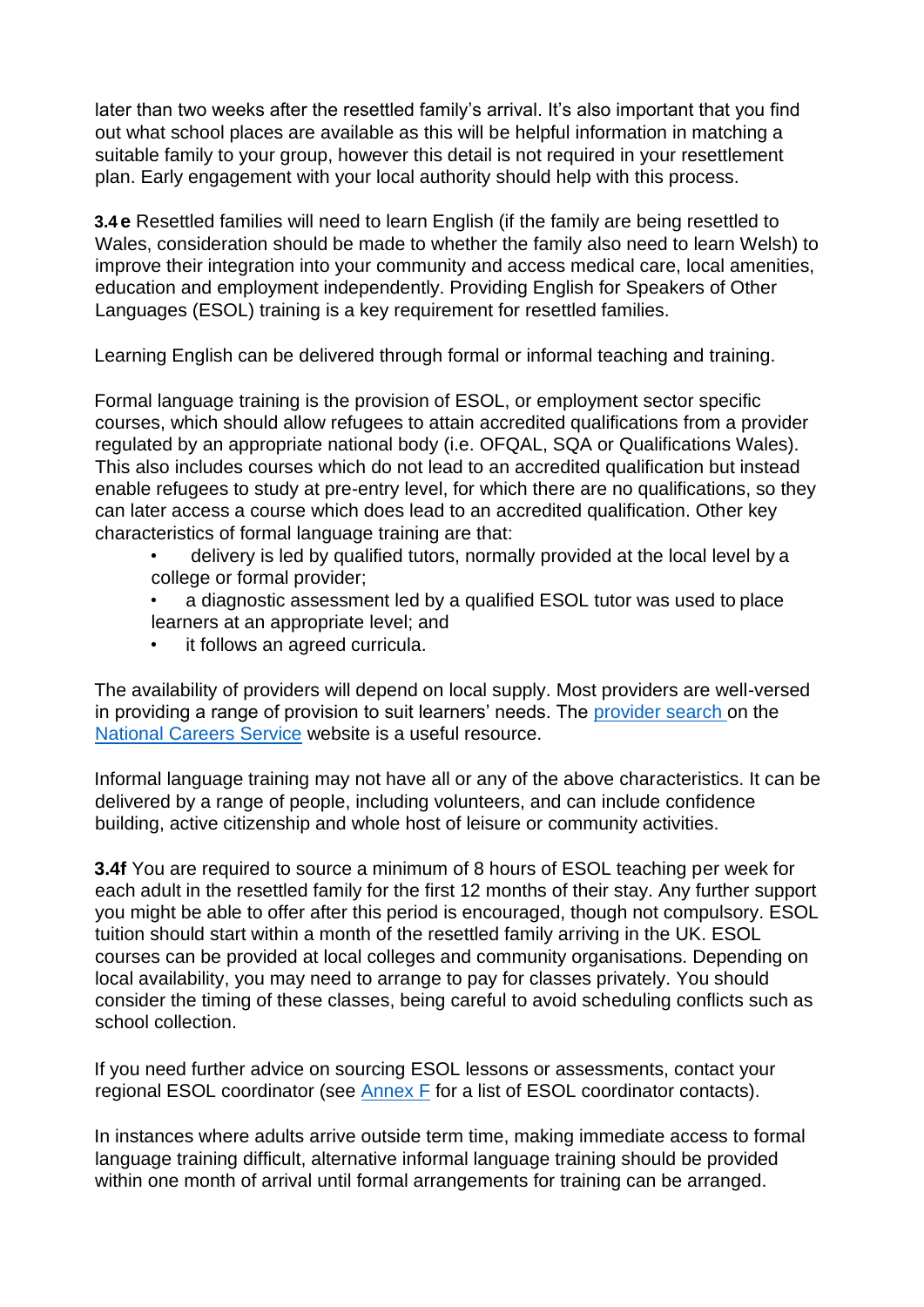You should think about appropriate childcare from local providers or volunteers to allow adults to undertake formal and informal English training. You should also consider additional costs such as travel to reach the classes and cover childcare.

Local authorities are entitled to claim £850 ESOL funding for each adult refugee arriving through community sponsorship, and the resettled family should be able to benefit from any money claimed. This might be through ensuring that refugees are able to access additional ESOL services provided, or the funding could be transferred directly to your group to procure ESOL tuition direct with a suitable provider.

**3.4f Please demonstrate that you have considered the availability of literacy and numeracy tuition** should members of the resettled family need support with this. For a number of refugees, formal language learning can be difficult as they are not fully literate in their native tongue.

**3.4 i** Please demonstrate that you have considered access to other health services such as dentists and opticians. Should a resettled family require access to local mental health and wellbeing services, you should support the family to seek advice from a GP. You do not always need to be a professional to notice the signs of a mental health problem, however you should always leave formal diagnoses to professionals. It is also suggested that you research and establish links with organisations in your area who can provide mental health and wellbeing services to refugees.

#### **3.5 Local Area**

**3.5a** Please use this section to tell us how you will empower the resettled family to familiarise themselves with and understand how to access local transport links etc.

**3.5b** Assist the family on the initial shopping trips and how to navigate shopping customs such as self-checkout tills and plastic bag charges. Advise them on affordable shops in the area.

**3.5e** Please consider that some resettled refugees will have qualifications and a history of professional/skilled work, whilst others may not have received much formal education in their home country. Supporting resettled family members into employment will need to be tailored to individual circumstances and might involve researching specific employment opportunities, vocational ESOL, arranging work shadowing placements, assisting with writing CVs, or preparing for interviews. You may also want to consider identifying local employers who would be open to providing work experience, etc.

**3.5f** Please explore a wide range of volunteering opportunities and establish links with trusted organisations that may be able to offer work experience to the resettled adults. For many resettled refugees, volunteering is the first step on their journey to employment, as well as supporting ESOL progression and providing social and community support. It is important that any volunteering, work experience placements, or part-time work fit in with the requirements of the Job Centre.

**3.5g** Access to digital services can be an important tool in developing a range of skills and provides many resettled families with the means of maintaining communication with family and friends in their home country. Facilitating access to digital services could include researching public places with free access to the internet, e.g. libraries,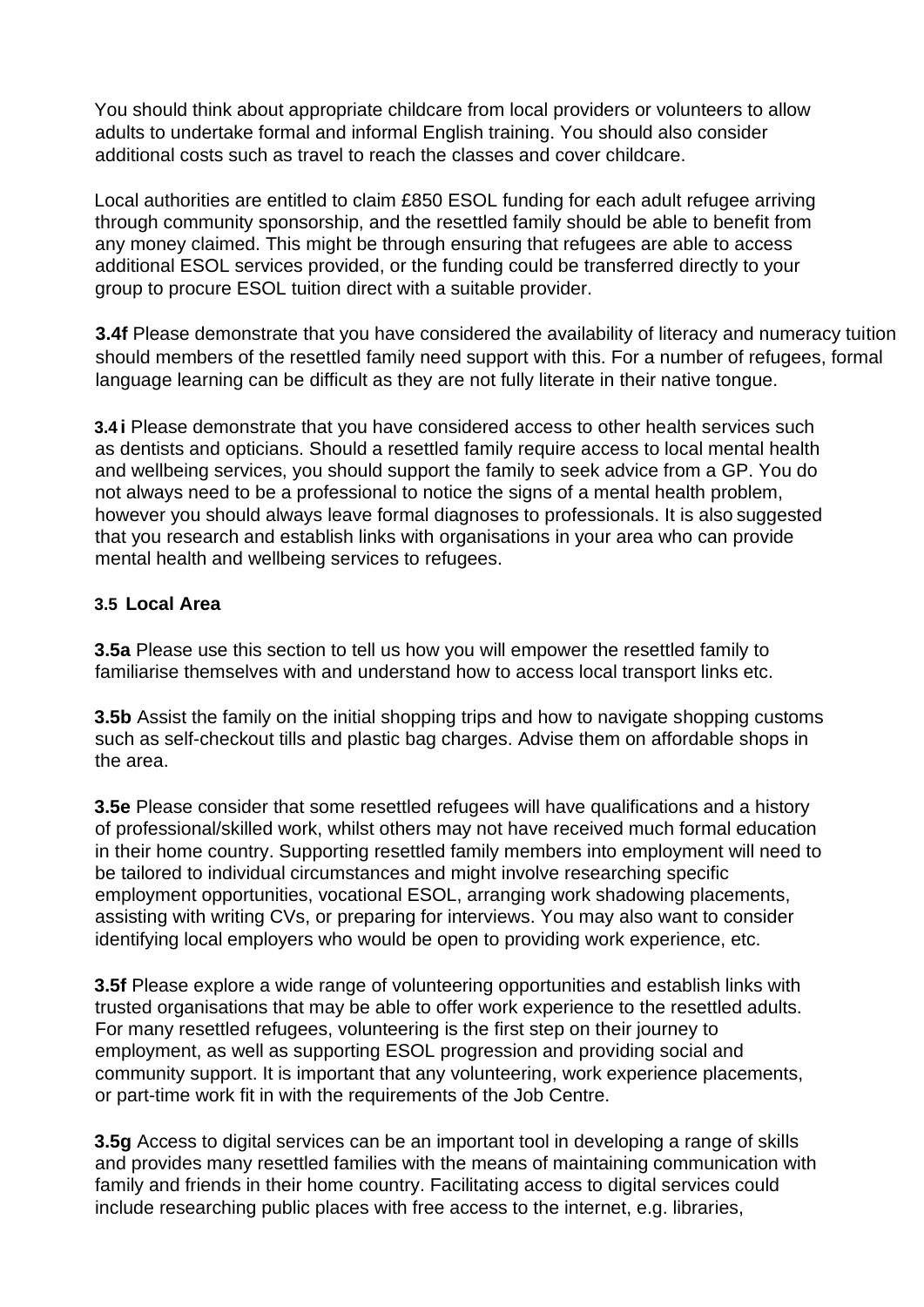community venues. Some resettled family members might require support to be able to use the internet and this could be provided by the group themselves or through courses available in the community.

**3.5i** It is essential that a 24-hour interpreting service is available to the resettled family for the first week after arrival. You could consider telephone services for this intensive period, particularly for evenings and overnight. Your group might find that having a mobile phone which interpreters share is the best way of meeting this requirement, as that way the resettled family only have one number they need to call.

**3.5 j** Groups are required to provide access to interpreting services for the first 12 months following the arrival of the resettled family. It is likely that the first four to six weeks after arrival will be the time when the most intensive interpreting services are required, however, this period may be longer depending on the needs of the resettled family. You should give consideration to confidentiality and whether gender-specific interpreters are required. There may be some situations when it is appropriate to use a professional interpreter and groups should ensure that they have sufficient resources to pay for this, as and when it is necessary, over the course of the year. (Please note that when required, statutory service providers should provide interpretation services.)

### **3.6 Accommodation**

**3.6a** It is not necessary to have sourced accommodation for your application to be considered, however you will need to secure suitable accommodation for a two-year period prior to your application receiving final approval.

**3.6e** Accommodation must be available to the resettled family for two years.

**3.6h-j** All resettled families will be entitled to Local Housing Allowance (LHA). To find out an estimate for the amount the resettled family will be entitled to, please visi[t](https://lha-direct.voa.gov.uk/search.aspx) [https://lhadirect.voa.gov.uk/search.aspx. T](https://lha-direct.voa.gov.uk/search.aspx)he rent should ideally be set at or below the Local Housing Allowance rate to enable the family to afford it with the social welfare income they receive. Where the LHA rate does not meet the full rental cost, you will need to show that you have considered the available funds and potential expenditure and have budgeted accordingly.

**3.6k** You must give the local authority the opportunity to inspect your accommodation.

**3.6l** If the local authority is unable, or declines to inspect the property, you must provide evidence to demonstrate that the property meets the standards set out in the Statement of Requirements, detailed at [Annex D.](#page-34-0) This should be an independent inspection by a suitably qualified professional.

**3.6n** You are required to establish a relationship with the local police. Upon receipt of the address of the property and local police contact details from yourself, the Home Office will arrange for the Police Consultation Form to be completed. [See Annex A.](#page-8-0)

**3.6o** Consider whether the family are confident raising any concerns directly with the landlord (with assistance from an interpreter) or whether they would prefer to raise any issues via the group.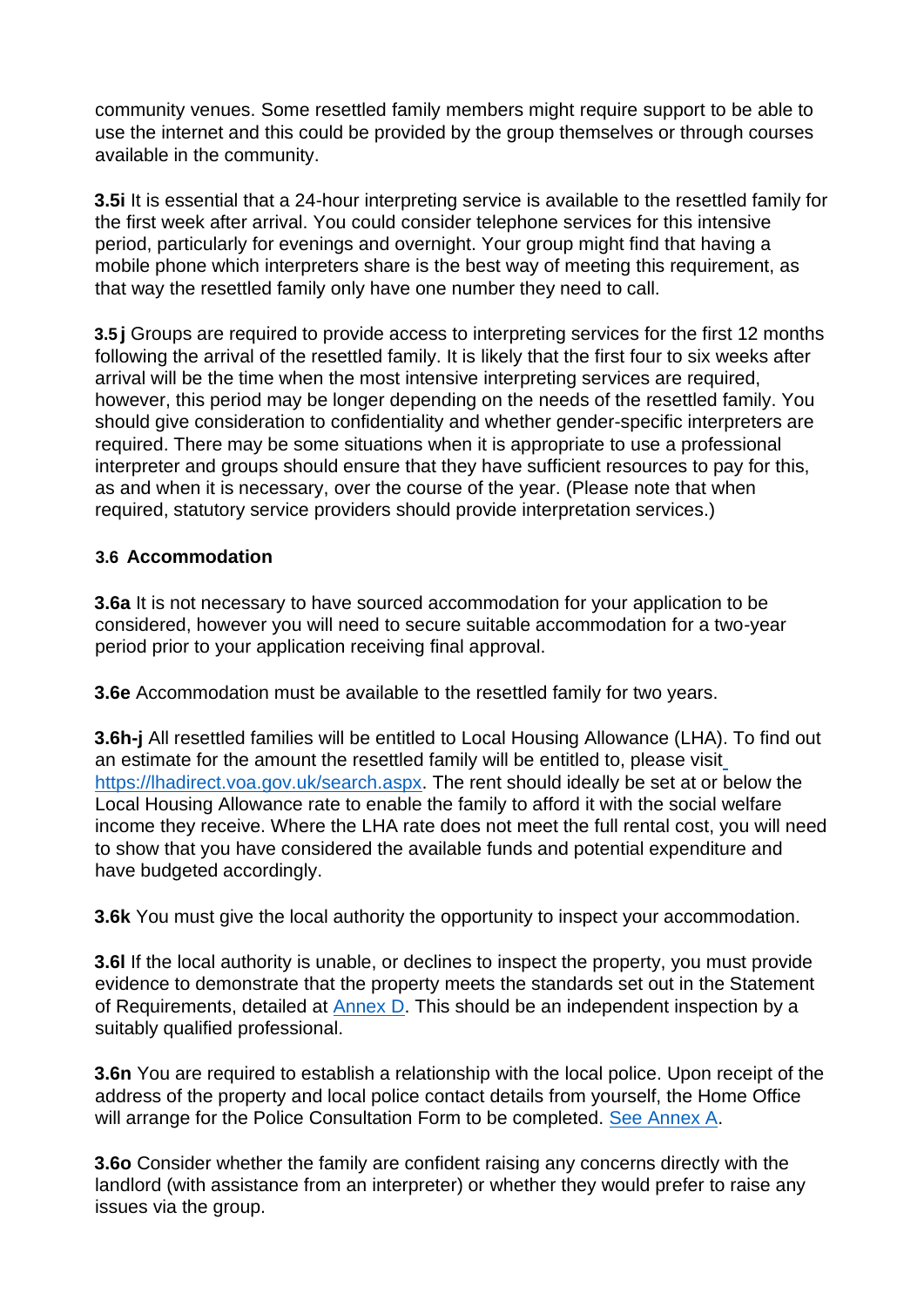**3.6p** The welcome booklet you compile for the resettled family could include information about your group, how and when you can be contacted, what to do in the event of an emergency and important local information. You may also want to include details about how to operate facilities in the house (e.g. heating, hot water, etc.). In the event that the resettled family are not literate in their first language you may want to consider using pictorial diagrams in your booklet.

**3.6 q** The sponsor group is responsible for the resettled family's accommodation for the entire two-year period following their arrival in the UK. You will be expected to work with the family to support understanding of social welfare, banking, budgeting, house contracts and rents and to secure a smooth transition to sustainable accommodation after two years if required.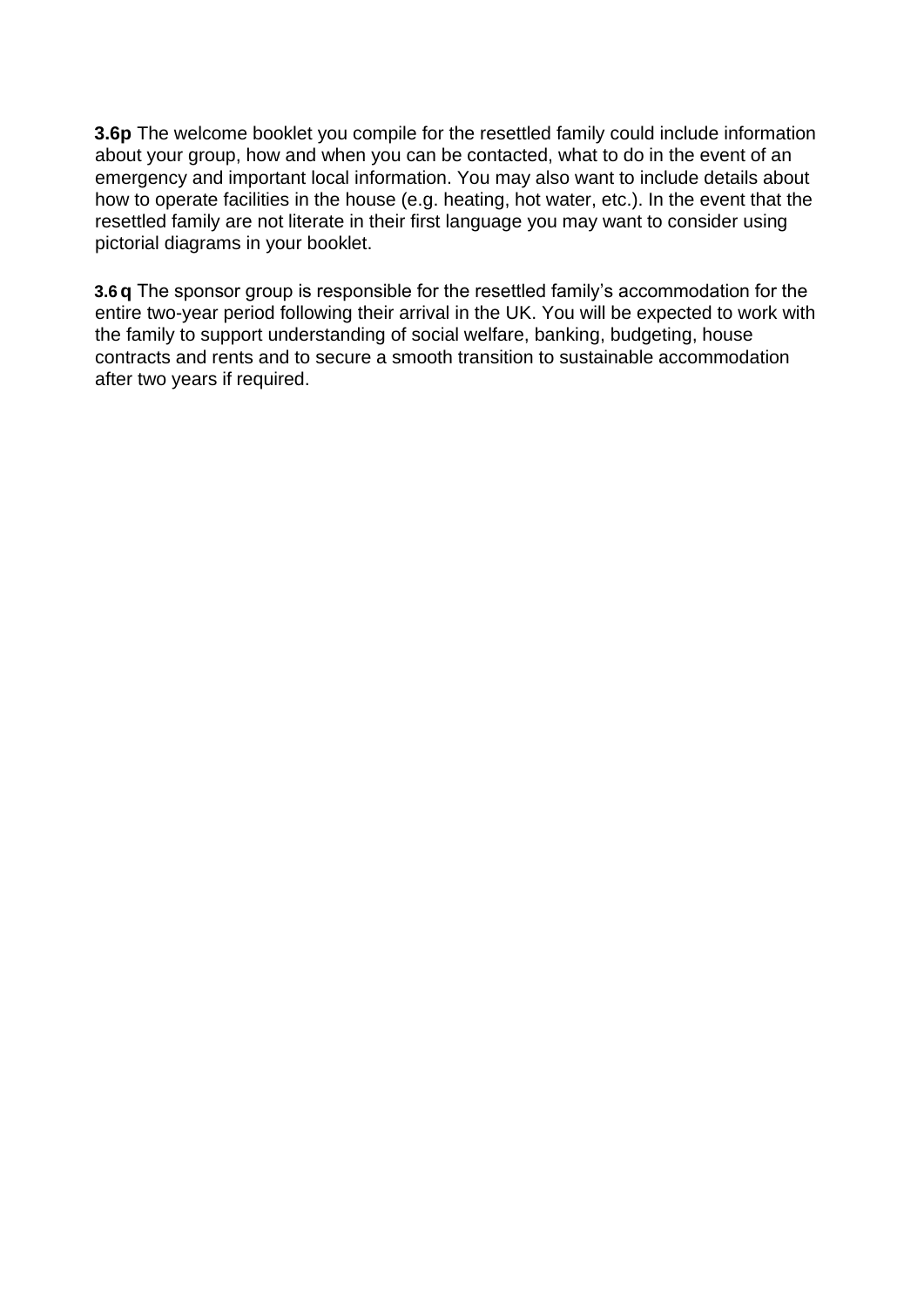#### <span id="page-8-0"></span>**Annex A: Police Consultation Form**

#### Refugee Resettlement: Community Sponsorship request for police consultation:

#### **Consultation form**

#### Purpose of this form

This form should be used to record the details of the potential sponsor, proposed property and area to house a refugee family along with the police comment on this potential address. Please see accompanying background note for further information.

#### Process

Once you have provided the Community Sponsorship Team at the Home Office the address of the property and contact for the local police they will complete Part A of the form before sending it on to the local police Safer Neighbourhood Team (or equivalent police team).

Once received, the local police Safer Neighbourhood Team (or equivalent police team) should complete Part B within 7 working days of receipt using their local knowledge of any known issues of concern such as community tension/anti-social behaviour/hate crime that could impact the wellbeing/integration of a refugee family into the area and then email the completed form to the Home Office Resettlement Security Team at the following address: RASIRS@homeoffice.gov.uk.

If you have any questions or feedback on this form or process, please contact the Resettlement Security team at RASIRS@homeoffice.gov.uk.

#### Part A - To be completed by the Community Sponsorship Team

| Community Sponsor name and address                                                                                                             |  |
|------------------------------------------------------------------------------------------------------------------------------------------------|--|
| Lead Sponsor name and telephone number                                                                                                         |  |
| Full address of property identified to house<br>refugee family                                                                                 |  |
| Date Part A completed                                                                                                                          |  |
| Please note - Any information provided may be shared with other statutory agencies and held in line<br>with GDPR principles where appropriate. |  |

#### <u>Part B</u> – To be completed by local police Safer Neighbourhood team (or equivalent police team) within 7 working days of receipt

| Are there any significant community tensions in the area which may affect the<br>suitability of the property? | Yes |
|---------------------------------------------------------------------------------------------------------------|-----|
|                                                                                                               | No  |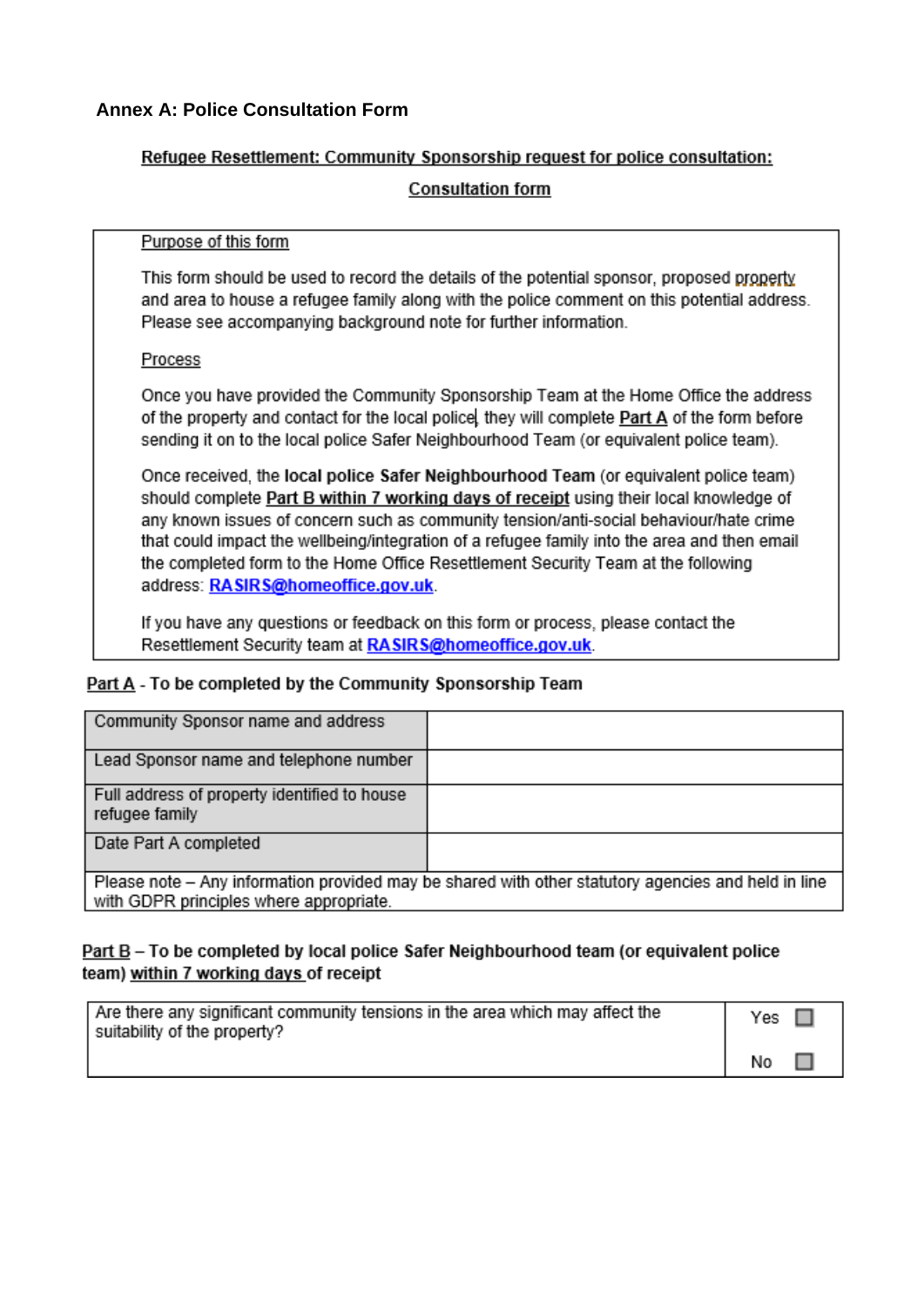| Are there any significant impilcationsfor crime andcommunity safety that could<br>predude theuse of theproperty?                                                                                                        | Yes()       |
|-------------------------------------------------------------------------------------------------------------------------------------------------------------------------------------------------------------------------|-------------|
|                                                                                                                                                                                                                         | Nο          |
| If yes pleaseprovidefurthedetals - what are your concensand is there a way to<br>mitigaetherisk?                                                                                                                        |             |
| Where detals are provided aboveare you content for this information to be shared<br>with the communty sponsor?                                                                                                          | Yes()       |
|                                                                                                                                                                                                                         | No          |
| Would you advise any spectic proactive community engagemet prior to housing a<br>refugeefamily inthis area?                                                                                                             | Yes()       |
| If yes please provide furthe information e.g. Taking to community groups multi-<br>agency assessmes supportpackae, pre-arrival briefing, community orientation<br>etc.                                                  | $No$ $()$   |
| Overall, from apolicing perspective, do you have any concerns abouta refugee<br>famiy being housed at the suggested addres?                                                                                             | Yes()<br>N٥ |
| Additional comments - Please ensureas much information as possible isshared to<br>allow a lull assessment by the Home Office This is also to ensure extra supportand<br>advice is annrooriately orovidedwherenecessar.v |             |
| Name and role of completing office                                                                                                                                                                                      |             |
| Contact numbe for competing officer                                                                                                                                                                                     |             |
| DatePart Bcompleted                                                                                                                                                                                                     |             |

Policingteams shouldalsocontacttheirlocalDiverse Communiitesteam(orequivalent) and Divisional/ForceIntelligence teams before returning the form. Theymayhaverelevant anecda information not recorded on local systems. This could include information from local groupswithinthecommunrtyorpositiveoutcomessuchaslocalsupportgroups.Theymayalsobe able to provide information on urreported crimes within the community.

It would be difficult to be prescriptive on how wide, and the types of checksto be completedby each individual force. As aminimumit is suggested that the crime type(e.g. anti-social behaviour, hate crime) is reviewed in the general area, to allow a holistic overview for safeguarding purposes.

Wheretheriskisdeemedtobelow, localchecks may suffice. Wheremigration is currently high, a more detailed problemprofile may need to be considered.

It is anticpiated that no personal information will be shared with the community sponsor. If you have any concers with the information you are sharing you should refer to forcepolicies in line with GDPR.

When both Part A and Barecomplet,ethepolice local Safer Neighbourh oodTeam (or equivalent police team) should email this form to the HomeOffice Resettlemen,t Asylum Support and IntegrationDirectorate (RASI), Resettlement Security team using the following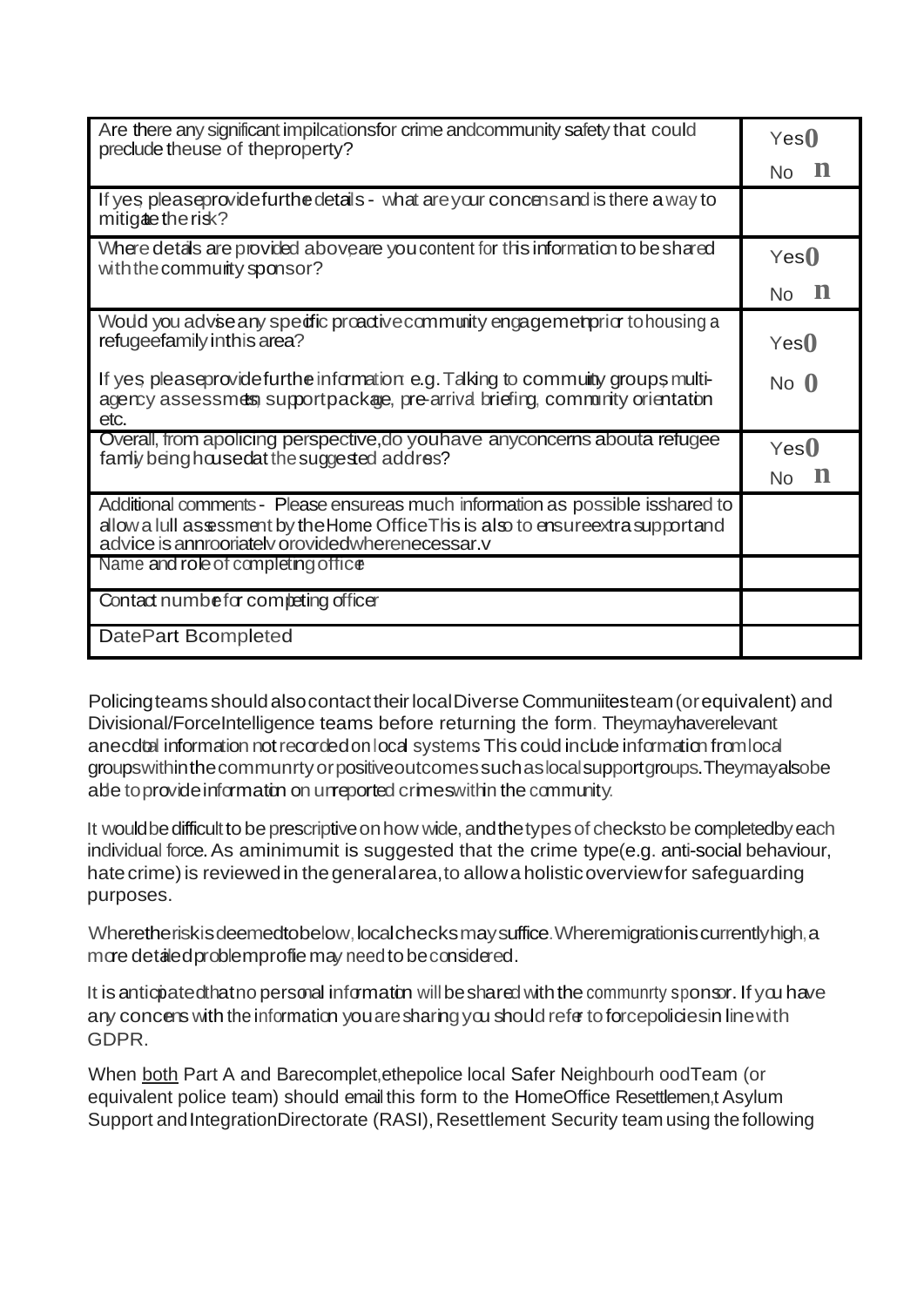# **Annex B: Safeguarding Policy Guidance and Template for Sponsors**

# **GUIDANCE**

All community sponsorship groups members must have a copy of the safeguarding policy which is accessible to all volunteers. Your local authority must have been given the opportunity to view your safeguarding policy as part of the application process.

As part of their application for approval to be a community sponsor, prospective sponsors must prepare and submit a safeguarding policy. This is assessed as part of the application process for the purpose of ensuring that the prospective sponsor is adequately prepared to provide a safe and supportive environment for a vulnerable resettled family.

The purpose of this guidance is to help prospective community sponsors develop clear and effective safeguarding policies that will stand them in good stead to provide a safe and supportive environment for a vulnerable resettled family.

A safeguarding policy for community sponsorship should be concise, easy to understand, and should ideally be encompassed in a single document (or two in the case where adult and child safeguarding policies are separate).

When developing or reviewing your safeguarding policy, we recommend:

- speaking with your local authority;
- making contact with the local police safer neighbourhood team and including their contact details in the policy;
- making contact with local refugee/faith groups and including contact details in the policy;
- following the NSPCC guidance regarding children  [https://www.nspcc.org.uk/preventing-abuse/safeguarding/writing](https://www.nspcc.org.uk/preventing-abuse/safeguarding/writing-asafeguarding-policy)[asafeguardingpolicy;](https://www.nspcc.org.uk/preventing-abuse/safeguarding/writing-asafeguarding-policy)
- reviewing guidance available from your local authority or online regarding the safeguarding of vulnerable adults;
- including information on Prevent e-learning training for employees/volunteer[s](https://www.elearning.prevent.homeoffice.gov.uk/) [\(https://www.elearning.prevent.homeoffice.gov.uk/\);](https://www.elearning.prevent.homeoffice.gov.uk/)
- Preventing individuals from being drawn into serious and organised crime[:](https://www.gov.uk/government/publications/individuals-at-risk-of-beingdrawn-into-serious-and-organised-crime-a-prevent-guide) [https://www.gov.uk/government/publications/individuals-at-risk-of-beingdrawninto](https://www.gov.uk/government/publications/individuals-at-risk-of-beingdrawn-into-serious-and-organised-crime-a-prevent-guide)[serious-and-organised-crime-a-prevent-guide](https://www.gov.uk/government/publications/individuals-at-risk-of-beingdrawn-into-serious-and-organised-crime-a-prevent-guide) ; and
- keeping it clear and simple so everyone can understand and follow it.

Your safeguarding policy should, as a minimum, include the following elements.

- Cover children and vulnerable adults
- Identify the potential risks to children and vulnerable adults
- Staff and volunteer hiring and vetting
- How staff and volunteers are trained
- Setting clear expectations for staff and volunteers working with children and vulnerable adults (e.g. when working alone)
- Managing allegations about staff and volunteers
- Clear process for how concerns are reported and managed
- Where staff and volunteers can seek more information and guidance on safeguarding.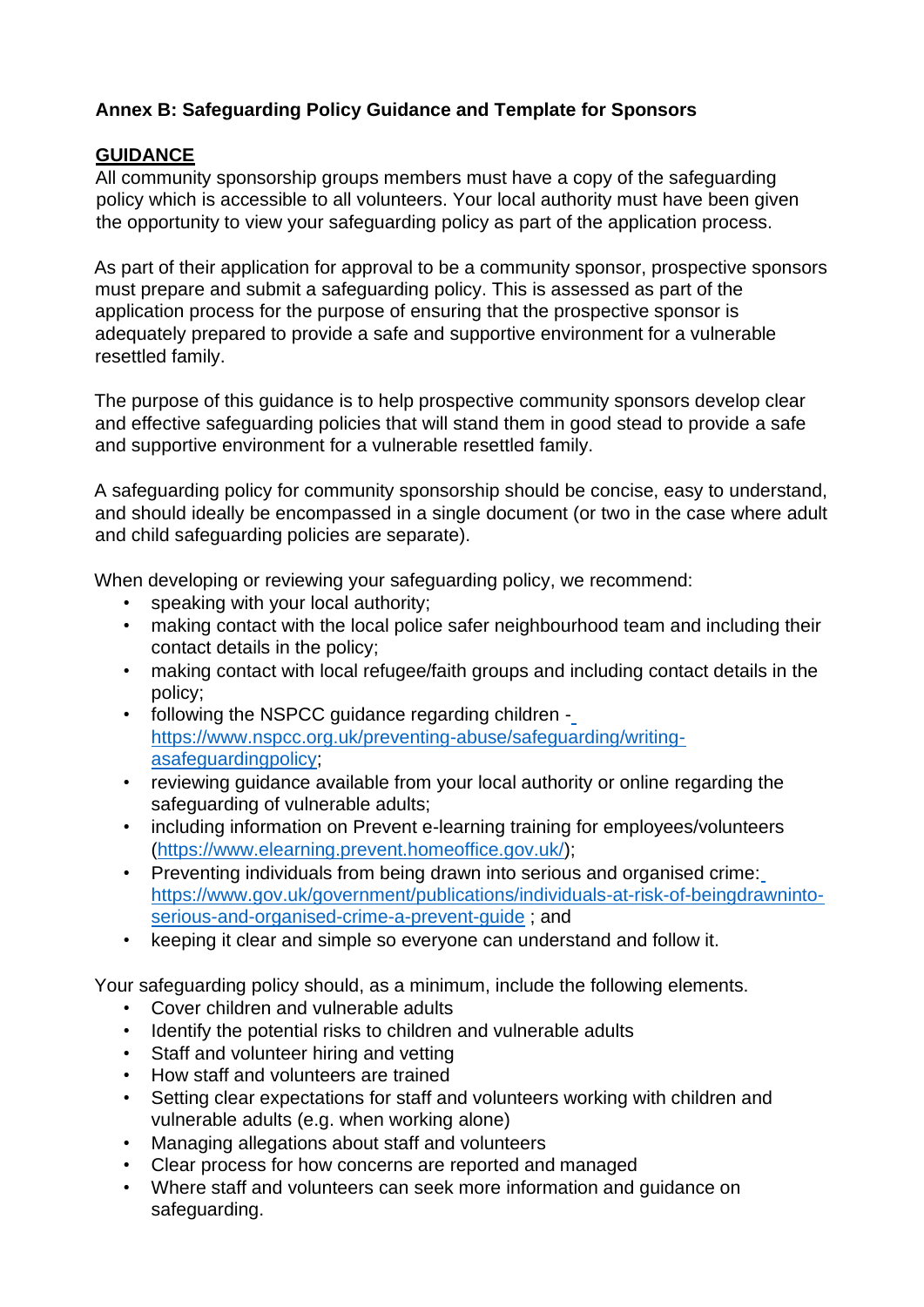# **SAFEGUARDING POLICY TEMPLATE**

The below template sets out potential areas to consider when developing your safeguarding policy. Responsibility for safeguarding still rests with the Lead Sponsor and community sponsorship group, however, so you will need to tailor this template to reflect the specific safeguarding needs of those you support as well as your group's respective policies, procedures, and standards. It is essential that if you choose to use this template, you edit it to reflect the way in which your group operates, including the way in which you recruit members.

The template includes instructional text (in blue). It should be used in conjunction with our 'Safeguarding policy - guidance for sponsors'.

#### **Introduction**

[insert here a brief description of what your group does.]

#### **What is safeguarding?**

Safeguarding means protecting people's health, wellbeing and human rights, and enabling them to live in safety, free from harm, abuse and neglect.

Our safeguarding policies and procedures are intended to prevent abuse and neglect, not simply to give information on how to spot and report abuse.

#### **Purpose of this document**

This document has been produced for the following reasons:

- To be clear to all about our commitment to ensuring that all those supported are safe in their contact with [insert name of your group].
- To outline our policy to ensure they are safe.
- To outline our procedures for responding if there is a concern.
- To provide further information where help and advice can be received for dealing with specific situations.
- To ensure group members and staff who work with those we support are aware of theirrole and responsibilities.
- To enable us to provide information easily to members of the community who wish to know our arrangements for keeping people safe.

This document has been developed using materials produced by [insert as appropriate]. It is not available for copying by other groups or organisations without prior written consent.

#### **Our safeguarding policy**

[Your safeguarding policy must include an explicit statement which demonstrates your commitment to safeguard, protect and promote the welfare of those you support. Potential wording is set out below.]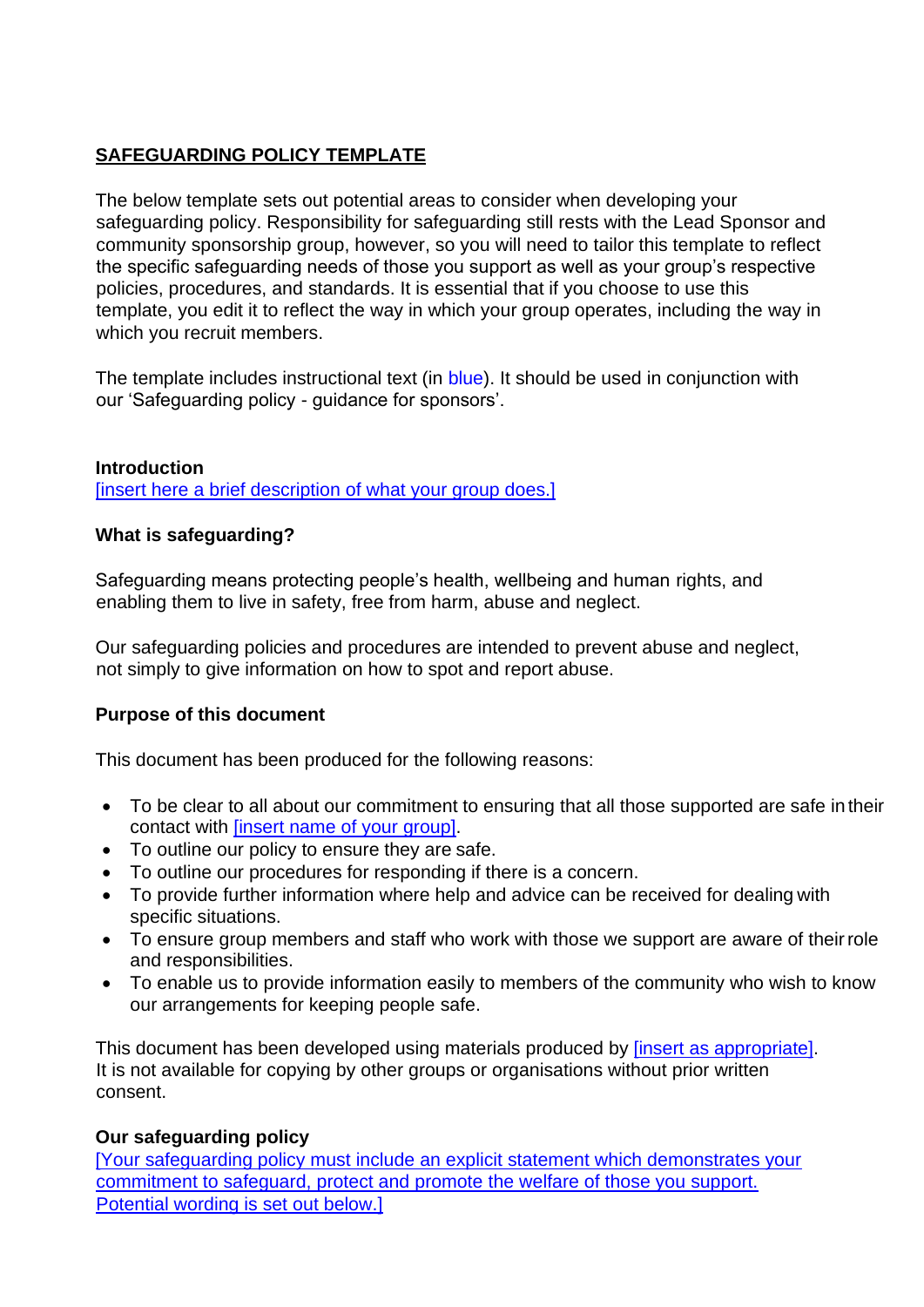- We recognise that the welfare and safety of those we support is paramount in all the work we do. Those we support should not experience distress, harm, or abuse of any kind as a result of our actions or those of partner agencies.
- Our commitment to safeguarding, protecting, and promoting their welfare applies to everyone we support, regardless of age, disability, gender, race, religion or belief, or sexual orientation.

#### **Scope**

[Potential wording is set out below.]

[insert name of your group] intends to safeguard those we support from the following types of abuse: physical, sexual, psychological, emotional, financial, neglect, discriminatory, institutional, and self-neglect. There is further information on categories, signs, and definitions of abuse in the appendices.

Abuse and neglect are forms of maltreatment. Someone may abuse by inflicting harm and neglect by failing to act to prevent harm. Individuals may be abused in a family, institutional, or community setting, by those known to them, or by a stranger. They may be abused by an adult, a child, adults or children, or both adults and children.

The emphasis in our work with adults is to promote their empowerment and well-being through the support we provide and to act in a way which supports the rights of individuals to lead a life based on self-determination and personal choice as well as recognise those people who are unable to take their own decisions or protect themselves and their assets.

This policy applies to anyone working on behalf of *[insert name of your group]*, including [insert all your different types of group members and staff be they, for example, trustees, senior managers, paid staff, volunteers, sessional workers, agency staff, or students].

#### **Implementing our safeguarding policy**

[Your policy must include explicit reference to the following areas. Further guidance and potential wording are provided below.]

#### **Recruitment and vetting**

[Explain your group's policies and practices in terms of group members and staff recruitment and vetting, including your approach to Disclosure and Barring Service checks. Where these are already set out in separate documents, summarise the main points here and either insert the relevant hyperlinks (where published) or attach them as appendices. Where separate documents are not already in place, you may wish to use the below suggested wording.]

For group members and staff who directly encounter those we support, our recruitment process includes:

- Providing a role description relevant to the work they will undertake.
- Providing a document explaining the ethos, values and practices of *[insert name of your* group].
- Providing relevant guidelines or policies.
- An informal interview.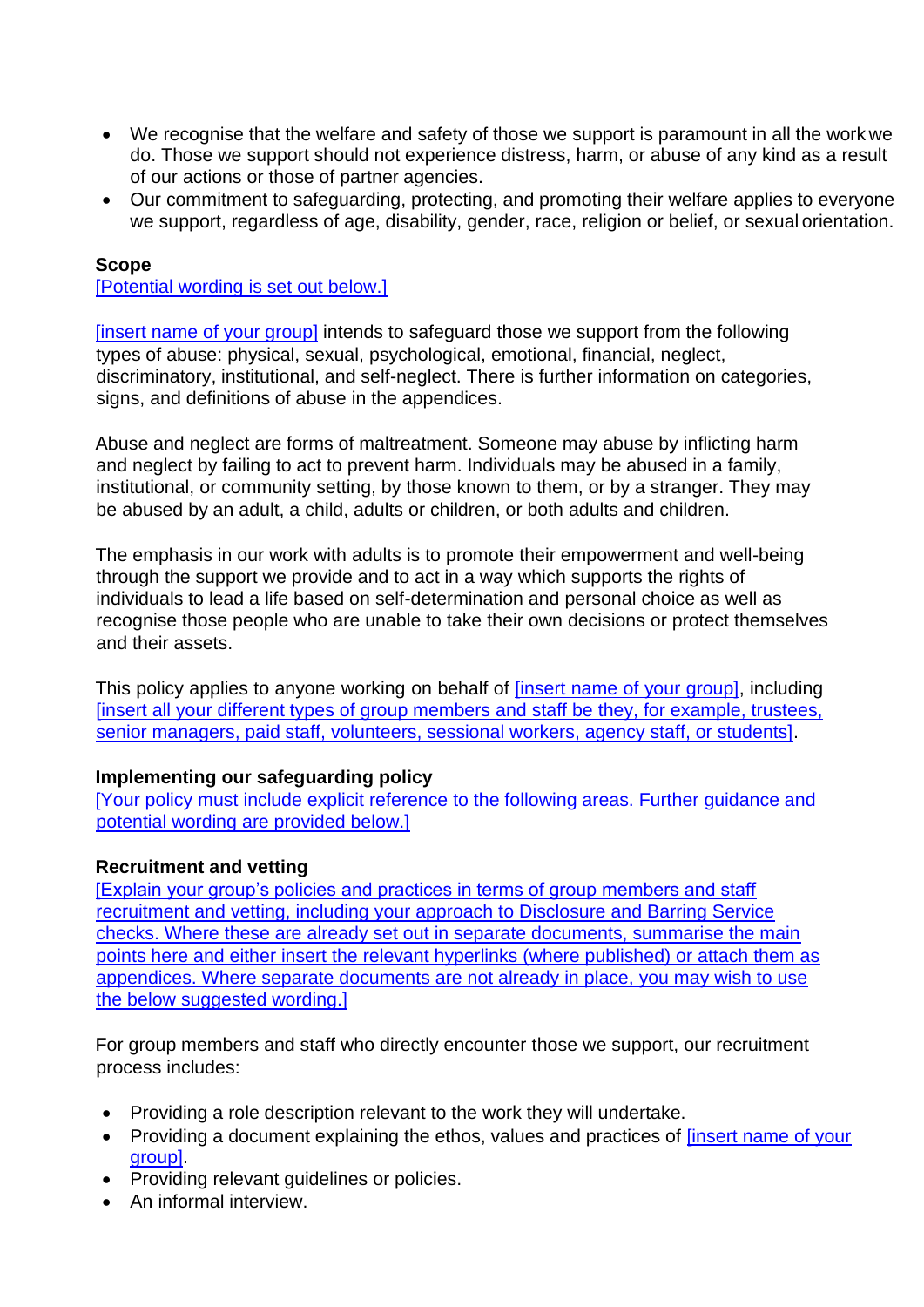- A formal interview for staff.
- Completing the following declaration 'I understand the nature of the work I am to do. I have read the relevant guidelines. I agree to work within the safeguarding policies for those the group supports. I understand that I have responsibilities to share concerns and act in accordance with these policies. I understand that as part of [insert name of your group], we together seek to create a safe and caring culture.' In addition, they are asked about criminal convictions.
- Providing 2 references.
- Undergoing a Disclosure and Barring Service (DBS) check where the role meets the set criteria.

For group members and staff who do not directly encounter those [insert name of your group] supports, we will require one reference.

### DBS checks and references

[insert name of your group] aims to have completed DBS checks and to have references in place prior to group members and staff starting work with those we support. [insert name of your group] will consider whether DBS checks are appropriate based on the level and nature of the work being undertaken by individual group members and staff. If references or criminal records checks are delayed, group members and staff may work with those we support under supervision which includes never being alone with a person in our care who has specific needs.

### **Training**

[In a clear and concise way, explain how group members and staff are trained to recognise indicators of abuse and report any safeguarding, protection or welfare related concerns they have about those (both adults and children) they support, including the training provided by Reset through their online resources and face-to-face training. You should also state how and by whom records of this training are kept.

Group members and staff must be alerted to types of child abuse (see appendix A) that may be specific to certain cultures, such as [female genital mutilation,](https://www.gov.uk/government/publications/female-genital-mutilation-guidelines) [forced marriage,](https://www.gov.uk/guidance/forced-marriage) and faith-based abuse. While these types of abuse are not necessarily common amongst refugees, group members and staff do need to know how to recognise risk indicators. In addition to culturally specific practices, group members and staff need to be aware of indicators of [domestic abuse](https://www.gov.uk/guidance/domestic-abuse-how-to-get-help) and how to refer to children's services any child who may witness or be the victim of this.

It is not necessary to list all possible concerns or indicators in this safeguarding policy, but you can either insert hyperlinks (where published) to any relevant supporting documents that provide additional detail or attach them as appendices.]

### **Reporting adult safeguarding concerns**

[You must demonstrate here that there is a clear process for reporting adult safeguarding concerns within your group and managing any subsequent referral to relevant statutory agencies in a timely and effective manner. A suggested flowchart for reporting concerns and making a referral is at appendix C.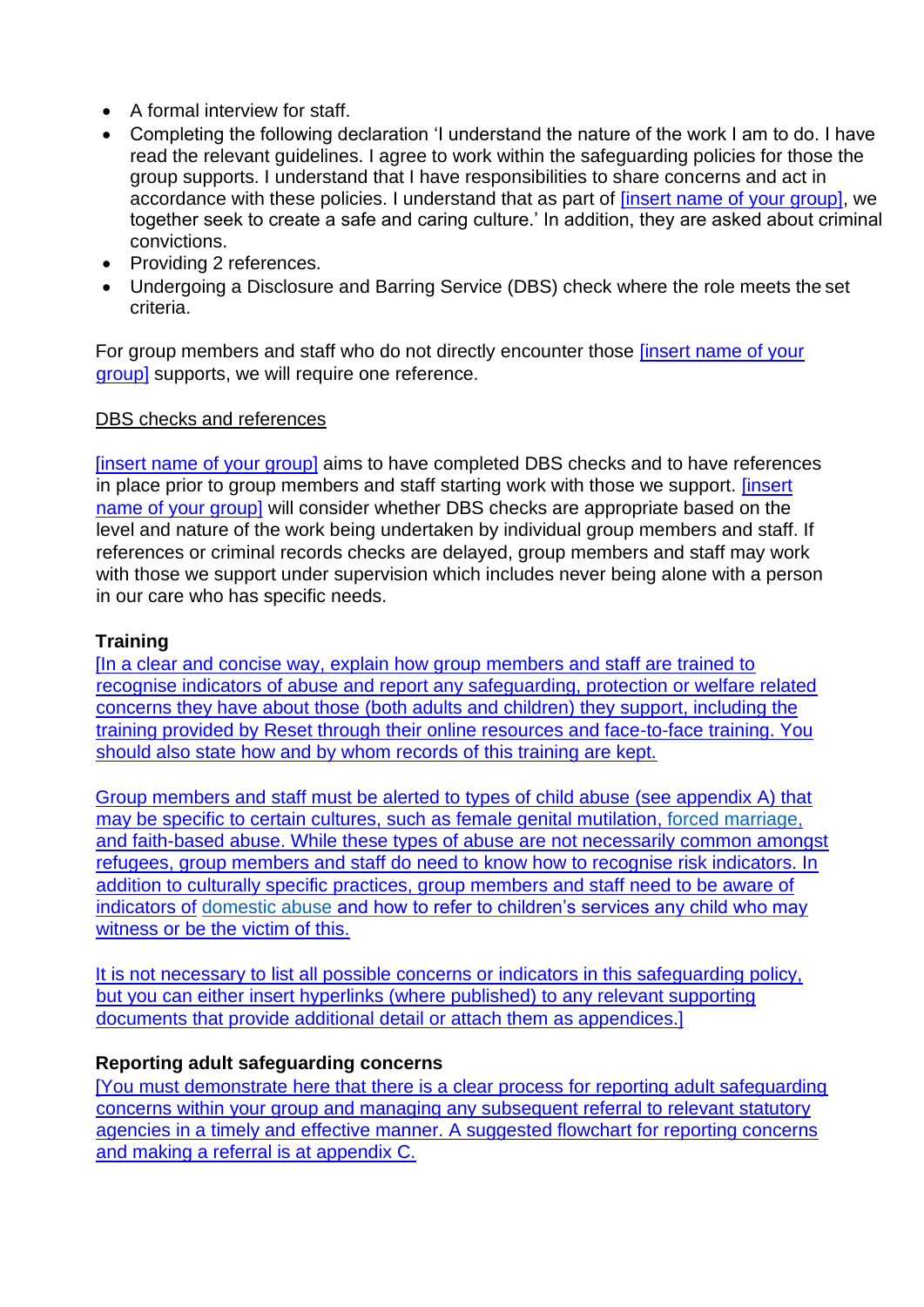You must also explicitly state how group members and staff appropriately explain to those they support the circumstances in which safeguarding related intervention could be made by statutory agencies and the subsequent relevant procedures. Potential issues that may trigger such interventions include, but are not limited to:

- Domestic abuse including evidence of violence and patterns of controlling, coercive or threatening behaviour.
- Financial abuse, such as benefit payments received being controlled by one family member and used for their sole benefit rather than equally distributed.]
- [Hate crime](https://hatecrime.campaign.gov.uk/) any criminal offence which is perceived by the victim, or anybody else, to be motivated by hostility or prejudice towards someone's race, religion, sexual orientation, transgender identity, or disability.]

# **Radicalisation**

[You must explicitly state here your commitment to ensuring that group members and staff are aware of relevant local and national programmes for preventing people from being drawn into terrorism. In England, Scotland, and Wales, for example, this includes making sure that group members and staff are familiar with the Prevent programme and are clear that they must report to the respective local authority any concerns they have about a person's potential radicalisation. It is an obligation for you to include links to radicalisation and preventing organised crime in your policy as a Community Sponsor, see links below.

The purpose of Prevent is to safeguard vulnerable people from becoming terrorists or supporting terrorism, by engaging with people who are vulnerable to radicalisation and protecting those who are being targeted by terrorist recruiters. Prevent aims to:

- Tackle the causes of radicalisation and respond to the ideological challenge of terrorism.
- Safeguard and support those most at risk of radicalisation through early intervention, identifying them and offering support.
- Enable those who have already engaged in terrorism to disengage and rehabilitate

The Prevent programme depends on leadership and delivery through a wide network of partners - with communities, civil society organisations, public sector institutions including local authorities, schools and universities, health organisations, police, prisons and probation, and the private sector. Through identification and early intervention, vulnerable individuals who are at risk of radicalisation can be safeguarded and supported. Referring possible cases of early stage radicalisation works in a similar way to safeguarding processes designed to protect people from gang activity, drug abuse, and physical or sexual abuse. Success means an enhanced response to tackle the causes of radicalisation, in communities and online; continued effective support to those who are vulnerable to radicalisation; and disengagement from terrorist activities by those already engaged in or supporters of terrorism.

Further information about Prevent can be found at: [www.gov.uk/government/publications/prevent-duty-guidance](http://www.gov.uk/government/publications/prevent-duty-guidance)

Information on what happens when a Prevent referral is made can be found at: <https://homeofficemedia.blog.gov.uk/2019/11/05/factsheet-prevent-and-channel/>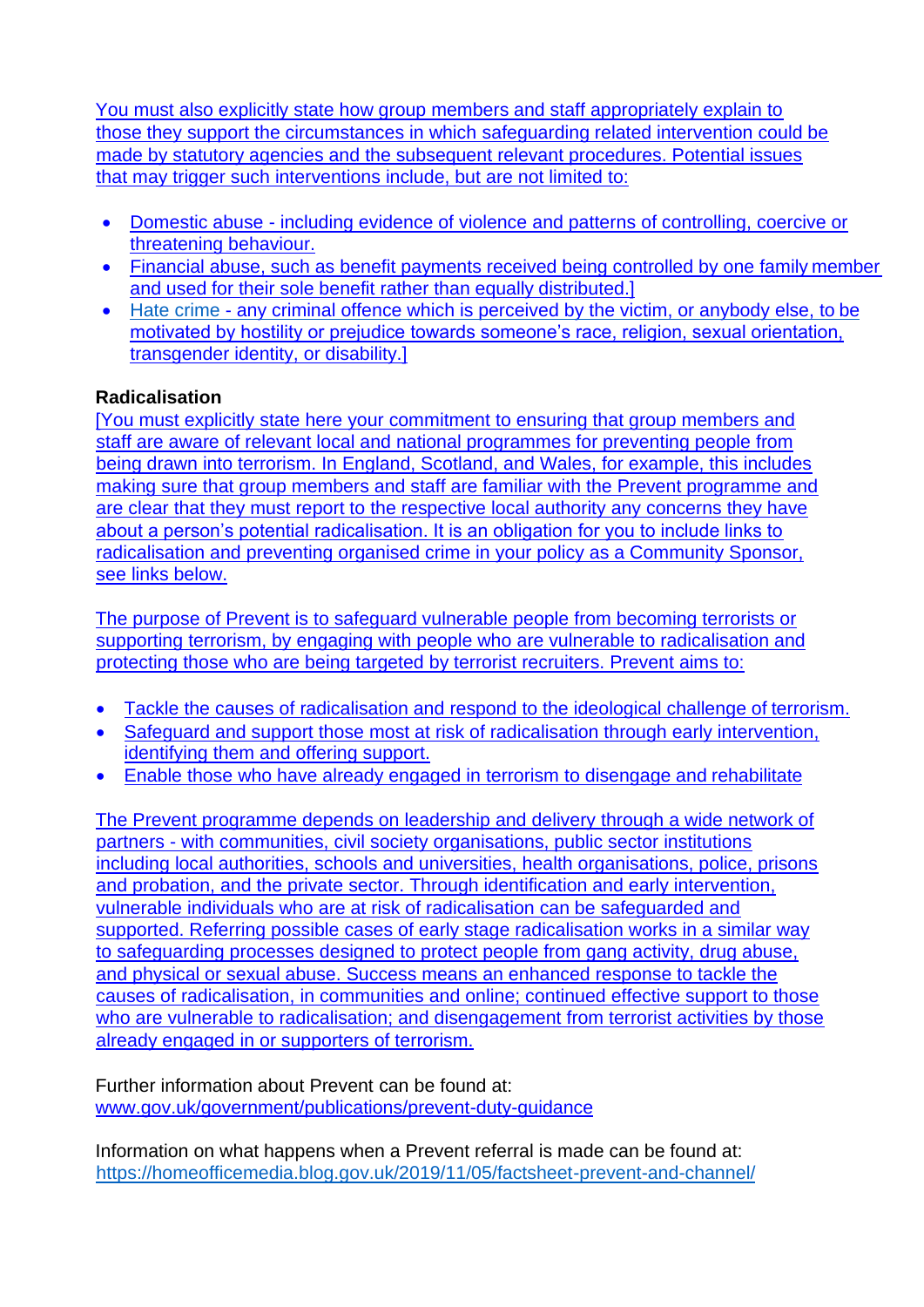Information on how to prevent individuals from being drawn into serious or organised crime can be found at:

[https://www.gov.uk/government/publications/individuals-at-risk-of-beingdrawn-into](https://www.gov.uk/government/publications/individuals-at-risk-of-beingdrawn-into-serious-and-organised-crime-a-prevent-guide)[serious-and-organised-crime-a-prevent-guide\]](https://www.gov.uk/government/publications/individuals-at-risk-of-beingdrawn-into-serious-and-organised-crime-a-prevent-guide)

#### **Designated safeguarding lead**

[While safeguarding responsibilities apply to all your group members and staff, your policy must provide details here of your group's governance arrangements, including a named person in senior management who has been appointed as the designated lead who has ultimate responsibility for safeguarding within your group and a brief description of their role. A deputy safeguarding lead may also be listed.]

### **Responding to allegations about group members and staff**

[Though mindful that in some cases there may first need to be a police investigation or an investigation conducted by local authority statutory social care services, it is essential that all safeguarding related concerns and allegations about a group member or staff are immediately acted upon.

Your safeguarding policy needs to explicitly state that all group members and staff must immediately report any safeguarding related allegations or concerns they have. Your policy must be clear as to how service users can raise concerns and complaints, to whom these allegations or concerns are reported, how they are handled by the group, and where responsibility lies for notifying respective statutory agencies. You should also concisely summarise here your complaints management policy and any allegations policy you have in place setting out how these are managed and either insert hyperlink(s) (where published) to the relevant document(s) or attach as appendices. This may include, for example, any whistleblowing policy in place.]

### **Information sharing**

[You need to demonstrate that there is a policy in place for ensuring that group members and staff are aware of their responsibility to appropriately manage confidential information about those they support. This includes, for example, not sharing confidential information about a family with others, both within and outside the group. It could also include details of processes in place for securely storing all personal paper and electronic records such as locking access to these records and never keeping related papers in personal storage.

Your policy must also demonstrate that your group manages information in line with relevant data protection legislation and guidance (such as the Data Protection Act 2018 and the European Union General Data Protection Regulation which came into effect in May 2018) and the Data Sharing Protocol at Schedule 4 of the Sponsor Agreement which provides a set of principles for sharing and handling information classed as 'personal data'.

It is essential you remember here that data protection legislation and human rights laws are not barriers to justified information sharing, rather they provide a framework to ensure that personal information about people is shared appropriately. Further advice on effective information sharing is available at:

• [ico.org.uk/for-organisations](https://ico.org.uk/for-organisations)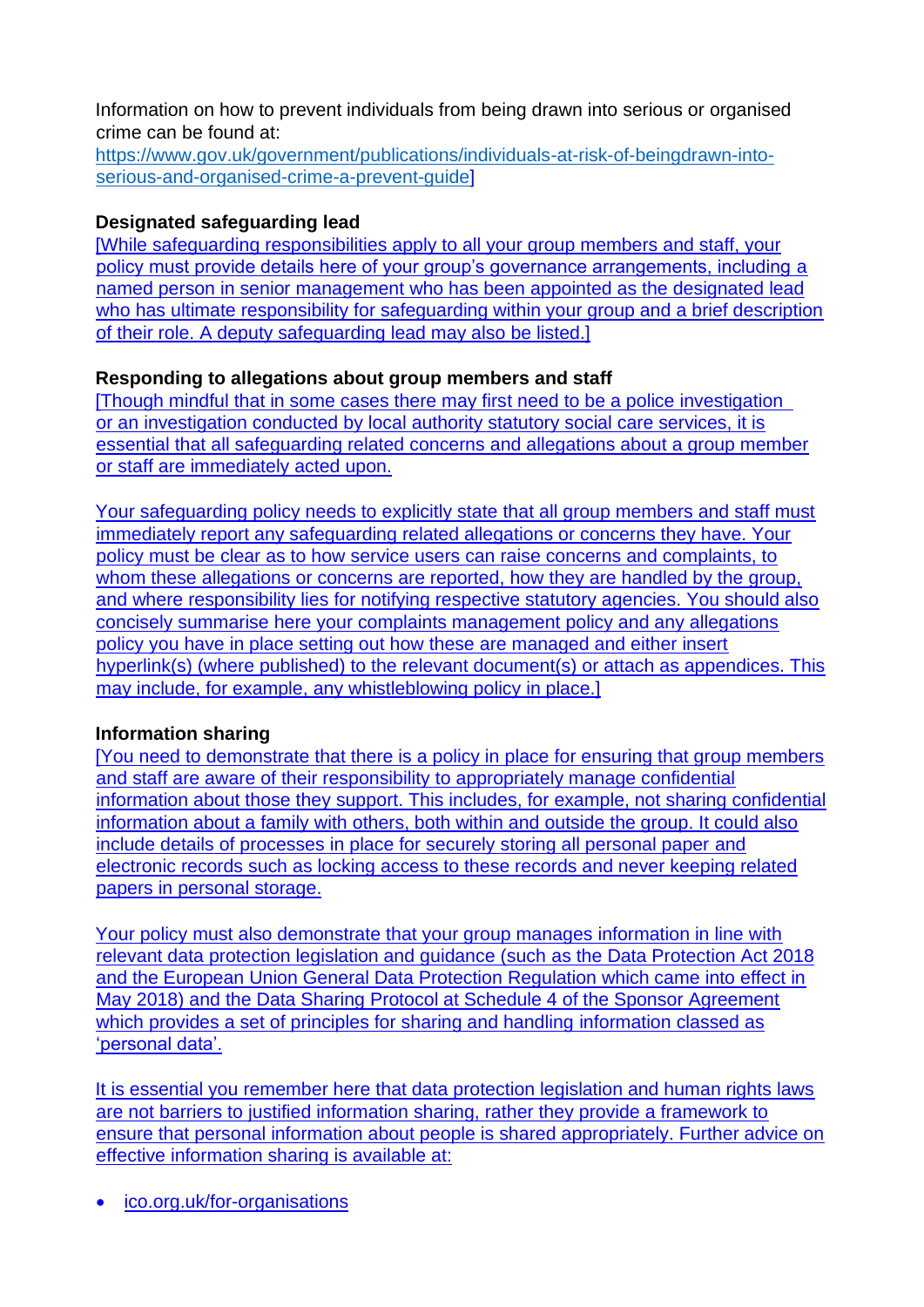- [www.gov.uk/government/publications/safeguarding-practitioners-information-sharing-advice](http://www.gov.uk/government/publications/safeguarding-practitioners-information-sharing-advice) (see the seven golden rules to sharing information at page 4)
- [www.gov.uk/government/publications/caldicott-information-governance-review-department-of](http://www.gov.uk/government/publications/caldicott-information-governance-review-department-of-health-response)[health-response \(](http://www.gov.uk/government/publications/caldicott-information-governance-review-department-of-health-response)see page 5 on the revised Caldicott principles).]

#### **Code of conduct**

[Explicitly state here that a code of conduct must be signed by all group members and staff and retained on their personnel file.

While the code of conduct is likely to be a separate document rather than inserted into this policy, you could include a hyperlink to the blank template (where published) or include it as an annex.

In addition to containing a stated expectation that it is adhered to by all group members and staff, the code of conduct should, as a minimum, include:

- Explicit reference to all group members and staff seeking, at all times, to living out and modelling your group's values and ethos.
- Your group's commitment to actively preventing the exploitation or abuse of those you support. This may include, for example, the responsibility of your group members and staff to place the safety and well-being of those you support before loyalty to friends and colleagues as well as any personal or group goals.
- The requirement for group members and staff to be familiar with and follow safeguarding arrangements, recognising that everyone has responsibilities here (not only those who directly work with those your group supports).
- Your group's commitment to cultural competency. This means your group members and staff respecting the culture of those they support and learning as much as possible about how family behaviours may have different cultural interpretations. It also means the people your group supports being made aware of the social and cultural norms of behaviour they are expected to meet in the UK, and the statutory obligations that underpin these norms, building on the Cultural Competency training provided in host countries commissioned by the UK Government. Learning about these behavioural norms and incorporating them into their day- to-day lives will help people your group support successfully adapt to contemporary British society.
- The need to avoid situations that may be misunderstood by others, both within and outside of your group. This may include information, for example, on how your group manages lone working.
- Guidance for group members and staff on forming appropriate relationships with those they support which are based on mutual trust and respect. Group members and staff need to be aware of issues relating to potential abuse of trust, so this guidance should include specific advice on responding appropriately to family requests or demands for personal favours outside the group's resettlement responsibilities.
- A clear expectation that group members and staff notify the group in writing when they decide to leave their role but wish to be friends with family members. In these circumstances, the group must notify those supported that the leaving group or staff member is now acting solely as a friend while the person leaving the group must continue to respect the confidentiality of personal information of those that they are aware they have supported through their role in the group.

Your code of conduct should also include specific sections on boundaries, pastoral care and decision making. Potential wording is set out below.]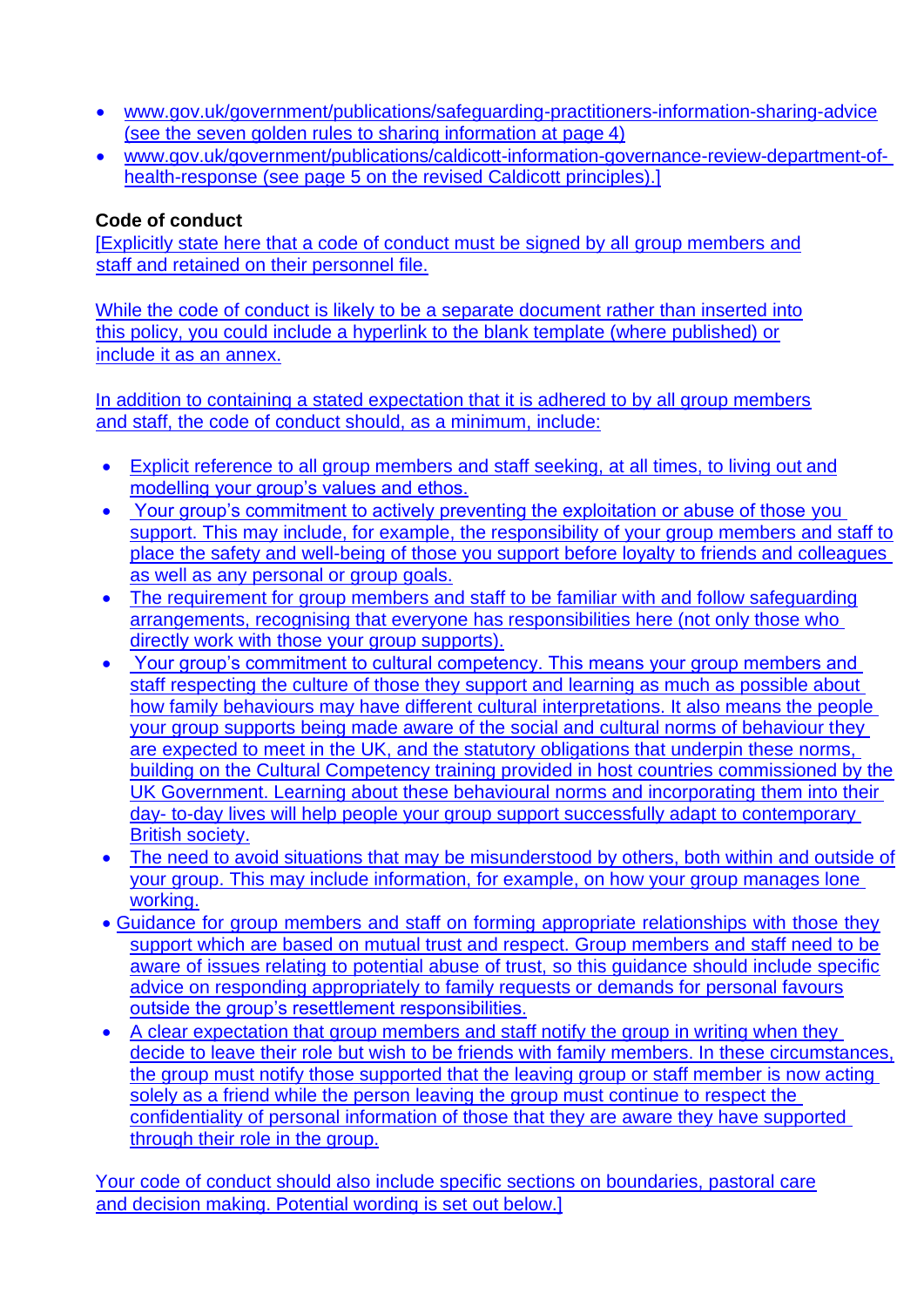### **Boundaries**

Group members and staff must discuss appropriate boundaries with [insert appropriate designated lead here] prior to working with those we support. Boundaries may include:

- Personal details.
- Contact details of the group member or staff and use of phone.
- Physical contact or personal care.
- Specific issues relating to the group member and staff or person supported (disabilities, for example).
- Anything that results in over-dependence on the group member or staff.

Group members and staff must behave consistently and appropriately, ensuring that nothing occurs that could be misinterpreted or misunderstood.

#### Resettlement and integration support

Community Sponsorship Group members are likely to hold an actual or assumed position of authority over those they support. There is, therefore, an increased risk of abuse occurring, be that emotional, physical, financial, spiritual, sexual, domestic, discriminatory, or organisational. Where pastoral care and friendship overlaps, there can emerge a conflict of roles and blurring of boundaries for all parties. Group members and staff involved in pastoral care therefore need to:

- Avoid any behaviour that may give the impression of favouritism or a 'special' relationship.
- Clearly define any mentoring or counselling roles.
- Be aware of the dangers of over-dependency (can be both ways).
- Be aware of own limitations.
- Avoid making decisions for the people you support.

Where a person displays challenging behaviour or exhibits obsessional-type interest in spiritual or other matters, you should act with caution and careful discernment before accessing any spiritual advice or ministry.

#### Decision making

Everyone must be treated in a way that respects their individuality and does not undermine their dignity or their human or civil rights. This includes allowing them to make informed decisions and taking the greatest possible control of all aspects of their lifestyle. In the Mental Capacity Act 2005, all individuals are assumed to have capacity to make informed decisions unless there is clear evidence to the contrary. This includes the right that individuals retain to make what might be unwise decisions. Group members and staff need to avoid taking decisions for those we support, however inadvertent or wellmeaning. Where group members and staff cannot support decisions made, or have any concerns related to decision-making, including any doubts regarding capacity to make decisions, they must report to [insert appropriate designated safeguarding lead(s)].

#### **Digital**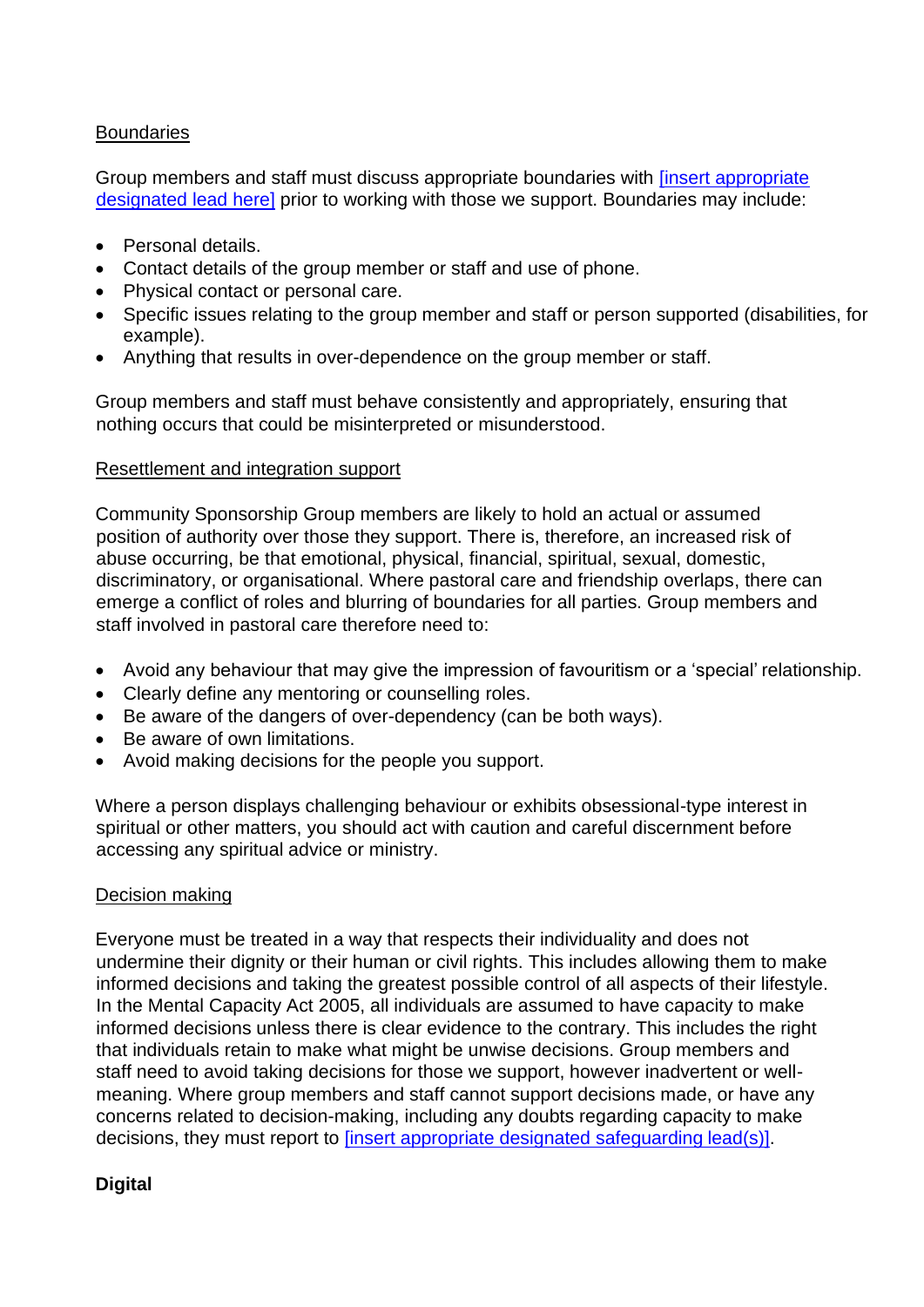Your digital approach should include explicit reference to group members and staff being alert to possible digital exploitation as well as how they can help those they support understand these risks and know how to report them.]

### **Transport**

[As part of your support, you may offer driving or transport services to those you support, so it is essential that your commitment to safeguarding, protecting, and promoting their welfare is adequately addressed in your transport policy. Concisely summarise here how safeguarding is covered in your transport policy and either insert hyperlink(s) (where published) to the relevant document(s) or attach as annexes.]

### **First aid and medical issues**

[Potential wording is set out below.]

Emergency situations must be dealt with by the emergency services. First Aid should be administered only by trained group members and staff where available.

**Contact with people who use our services outside of** *[insert name of your group]* [Potential wording is set out below.]

Don't invite anyone who uses our services to your home alone. Where a person we support initiates a request to visit your home, clarify the reason for the request, decline (preferable) or make arrangements only after taking appropriate advice [from, for example, your Lead Sponsor or your group's designated safeguarding lead(s)]. Where a person we support visits your home without warning, do not, if you are alone, invite them in. If there is another adult present, make sure the person's visit is short. Make alternative arrangements where a long conversation is required.

# **Telephone, Text, Internet, and Email contact**

[Potential wording is set out below.]

When using technology such as text, email or instant messaging, group members and staff should follow the below guidelines:

- A record of significant messaging, emails or text conversations, stating with whom and when they communicated should be immediately emailed to [insert appropriate designated lead here].
- Save conversations, emails and text messages as text files where possible and make the person aware that you are doing this.
- Use technology at appropriate times, agreeing lengths of time and curfews.
- Pass on or show any texts, emails or conversations that raise concerns to *[insert appropriate* designated lead here].
- Use clear language, avoiding words or abbreviations which might be misinterpreted.

# **Photographs**

[Potential wording is set out below.]

To protect the privacy of those we support and avoid unwelcome publicity, you must avoid producing photographs, video, or any other media involving them without their explicit consent.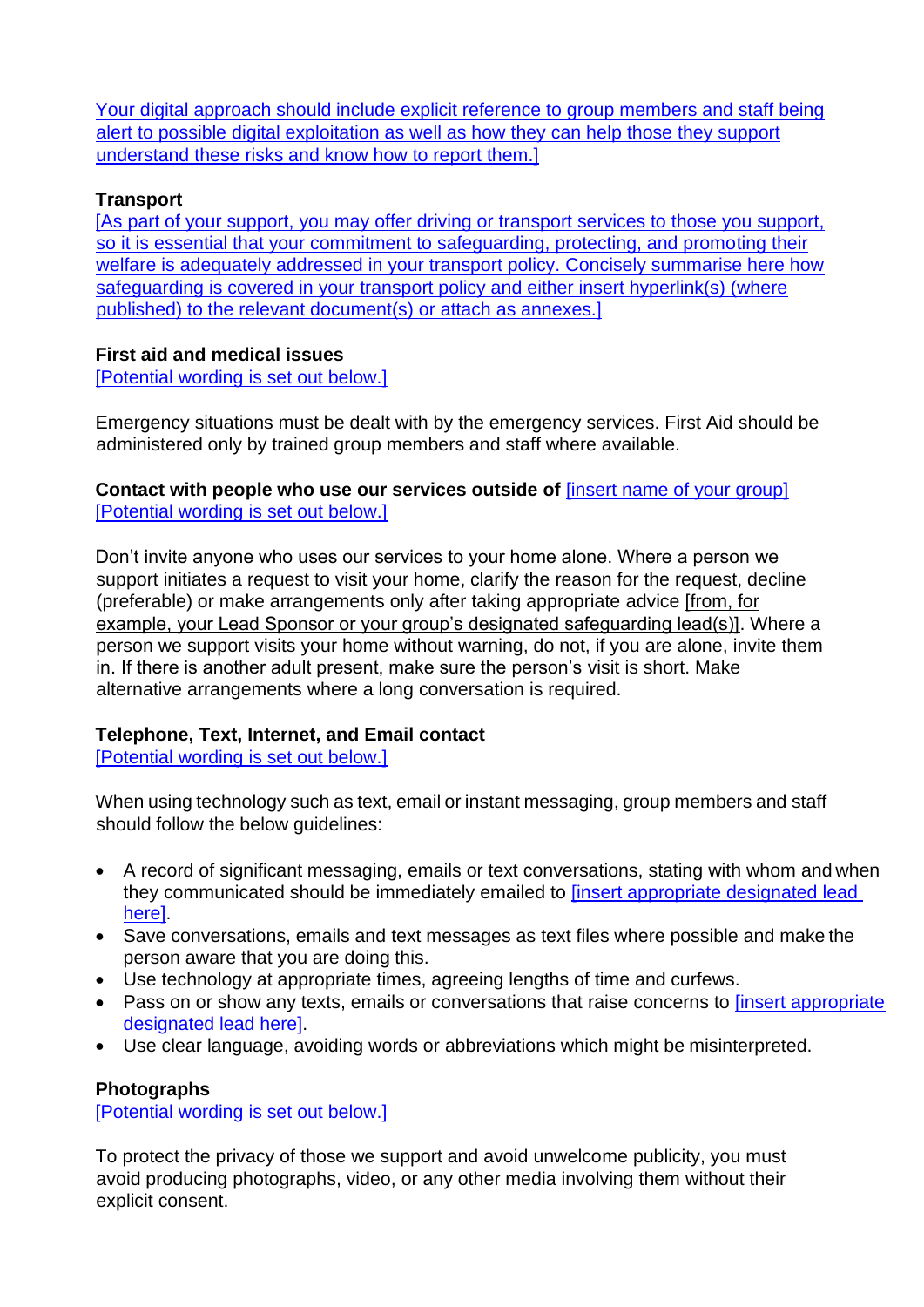#### **Risk assessments**

[Potential wording is set out below.]

Appropriate risk assessments are undertaken by *[insert name of your group]*. If concerns around group or family safety arise, then a risk assessment for home and external visits should be considered. In addition, individual group members and staff may be asked to conduct their own risk assessments. For more information, contact your Lead Sponsor or designated safeguarding lead(s).

#### **Review and assurance**

[It is vital your group's safeguarding policy and related procedures and practices referred to in this document are subject to regular review (annually at the very least, and when any significant change happens), so that group members and staff know about and can follow these confidently and competently. Summarise here the arrangements your group has in place to ensure this, including relevant review timeframes.]

#### **Children**

[Further to guidance provided elsewhere in this document, your policy must include explicit reference to the following areas regarding children.

#### **Scope**

[Potential wording is set out below.]

[insert name of your group] intends to safeguard children we support from the following types of abuse: physical, sexual, psychological or emotional, financial, neglect, discriminatory, institutional, and self-neglect. There is further Information on categories, signs, and definitions of abuse specific to children at appendix A.

Abuse and neglect are forms of maltreatment. Someone may abuse by inflicting harm and neglect by failing to act to prevent harm. Individuals may be abused in a family, institutional, or community setting, by those known to them, or by a stranger. They may be abused by an adult, a child, adults or children, or both adults and children.

Promoting children's welfare includes creating opportunities to enable those we support to have optimum life chances in adulthood, namely:

- Physical and mental and emotional health and wellbeing.
- Protection from harm and neglect.
- Education, training and recreation.
- The contribution made by them to society.
- Social and economic wellbeing.

#### **Reporting child safeguarding, protection, and welfare related concerns** [Potential wording is set out below.]

You must immediately make a safeguarding referral to local authority children's services where you identify a child who is at risk of abuse, has come to harm, or needs care and support. Always contact the police first in an emergency or where a crime has taken place.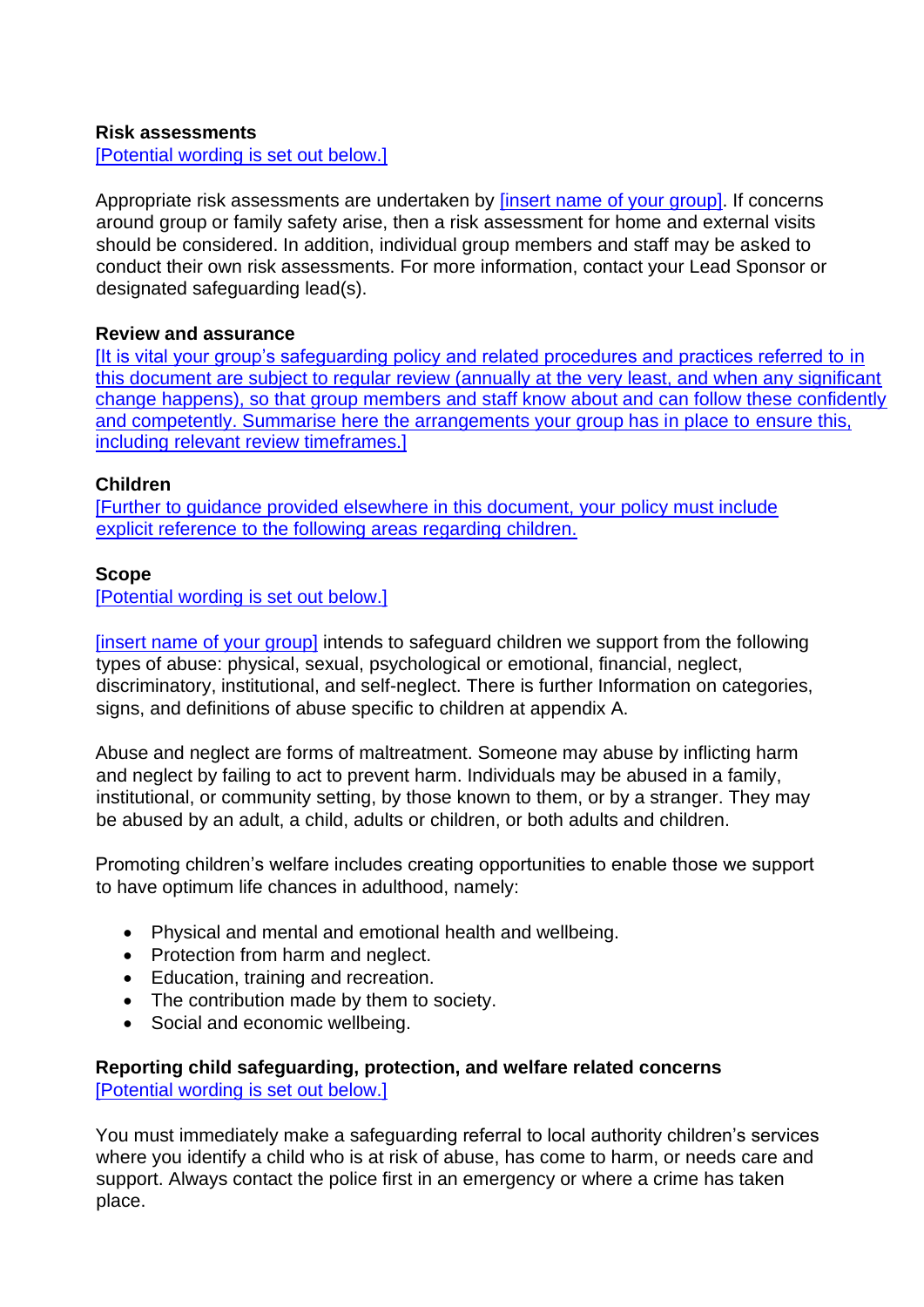[You must demonstrate here that there is a clear and specific process for reporting child safeguarding, protection and welfare related concerns within your group and managing any subsequent referral to relevant statutory agencies in a timely and effective manner. A suggested flowchart for reporting safeguarding concerns and making a referral is at appendix C.

You must also explicitly state how group members and staff appropriately explain to those they support the circumstances in which a child safeguarding related intervention could be made by statutory agencies and the subsequent relevant procedures. Potential child specific issues that may trigger such interventions include, but are not limited to:

- Physical punishment of children, including slapping or hitting.
- Leaving children under the age of 12 alone at their place of residence.
- Non-attendance at school for children aged 5-16 years.
- Leaving children in the care of people who are not well known to the family.
- Unrestricted access to the internet for children.]

### **Digital**

[Children must not be able to access inappropriate websites or inappropriately share personal information. To help address this, your policy should explicitly state here that group members and staff must ensure there is adequate supervision whenever an activity requires them to use the internet with children.

Your digital approach should also include explicit reference to group members and staff being alert to the possible digital exploitation of children as well as how they can help those they support understand these risks and know how to report them.]

# **Personal Care**

[Potential wording is set out below.]

Privacy must always be respected. Young children may be taken to the toilets (with parental permission), but the group member or staff must not invade their privacy. Where a child soils themselves, the parent(s) or carer(s) should be asked to clean the child. Where the parent(s) or carer(s) are not available or cannot assist without delay, the group member or staff shouldn't manage this situation alone. Remember to maintain the child's dignity, privacy and feelings. Inform the parent(s) or carer(s) of the situation.

# **First aid and medical issues**

[Potential wording is set out below.]

Emergency situations must be dealt with by the emergency services. First Aid should be administered only by trained group members and staff where available. Care needs to be taken when dealing with a minor situation involving children, with the following considered: parent(s)' or carer(s)' availability to deal with the situation; not being alone with a child; the child's dignity and privacy; the child's views; allergies and reactions.

### **Physical contact**

[Potential wording is set out below.]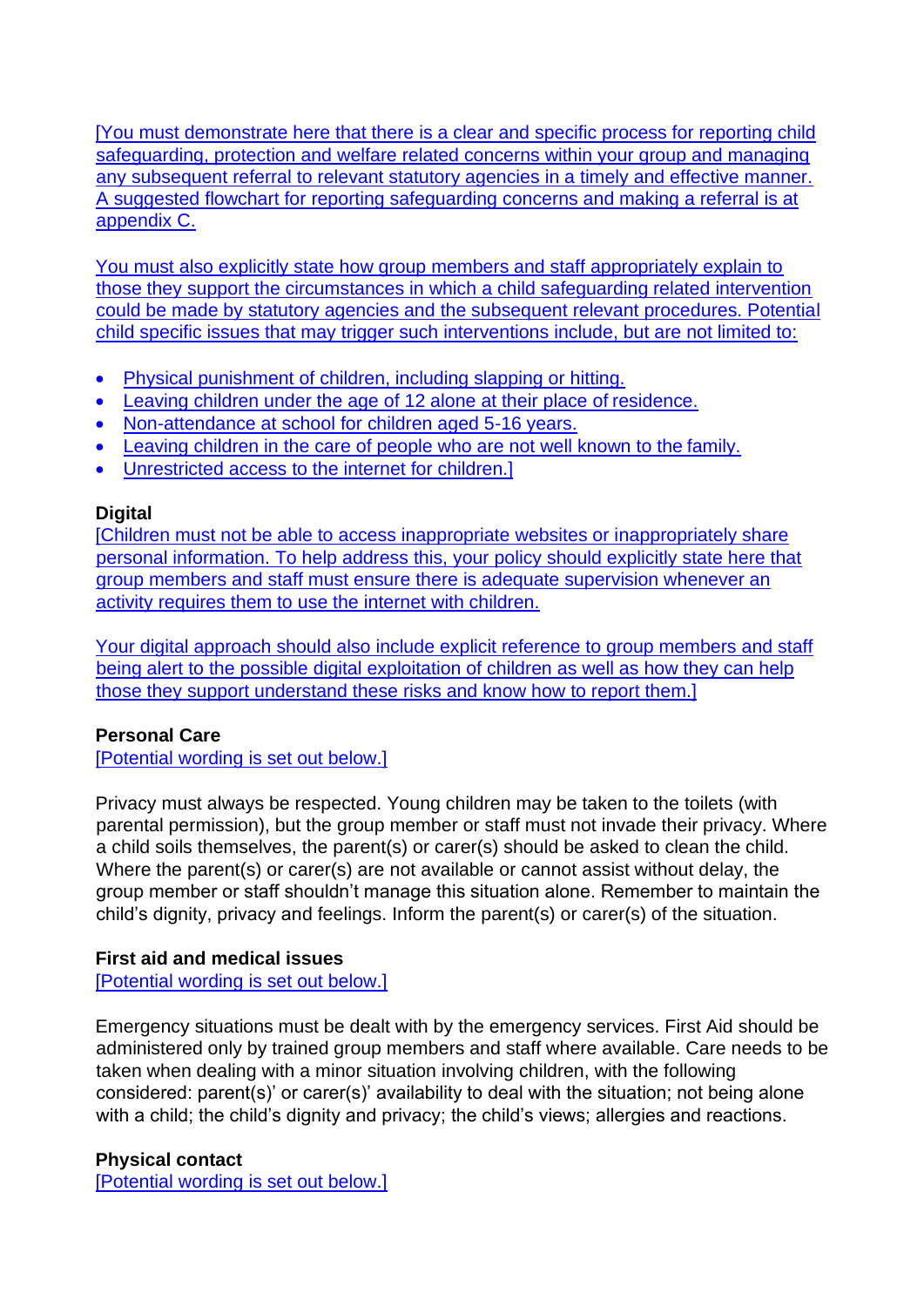Never initiate physical contact with a child. Inappropriate physical approaches must be discouraged. Reject the physical expression, not the person. Young children who are hurt or upset may need comfort, but this should be minimal, appropriate and not hidden. The child's wishes must be considered.

### **Our safeguarding partners**

[List here all partner agencies (including respective contact details) your group works with to safeguard, protect and promote the welfare of those you support. This could include, but should not be limited to, local authority social care services (children's and adult), neighbourhood policing teams, and, where relevant, safeguarding leads from respective school(s) and health care services.]

#### **Supporting documents**

[Signpost here (inserting hyperlinks where appropriate) any related policies or procedures produced by your group which have not already been referred to elsewhere in this document. You can also signpost advice provided by your group's safeguarding partners, other relevant organisations (such as the NSPCC) and guidance published on GOV.UK].

#### **Commencement**

Prior to commencement, this policy was shared for comment with *[insert named contacts*] from local authority social care services] on [insert date].

[summarise here any response your group received from these local authority contacts. Also explicitly state where the local authority chose not to comment or review this policy.]

This safeguarding policy came into force on [insert date in **bold**].

#### **Signed:** [insert name].

[This policy must be signed by your group's Lead Sponsor and designated safeguarding lead(s) or, in exceptional circumstances, your deputy safeguarding lead(s).]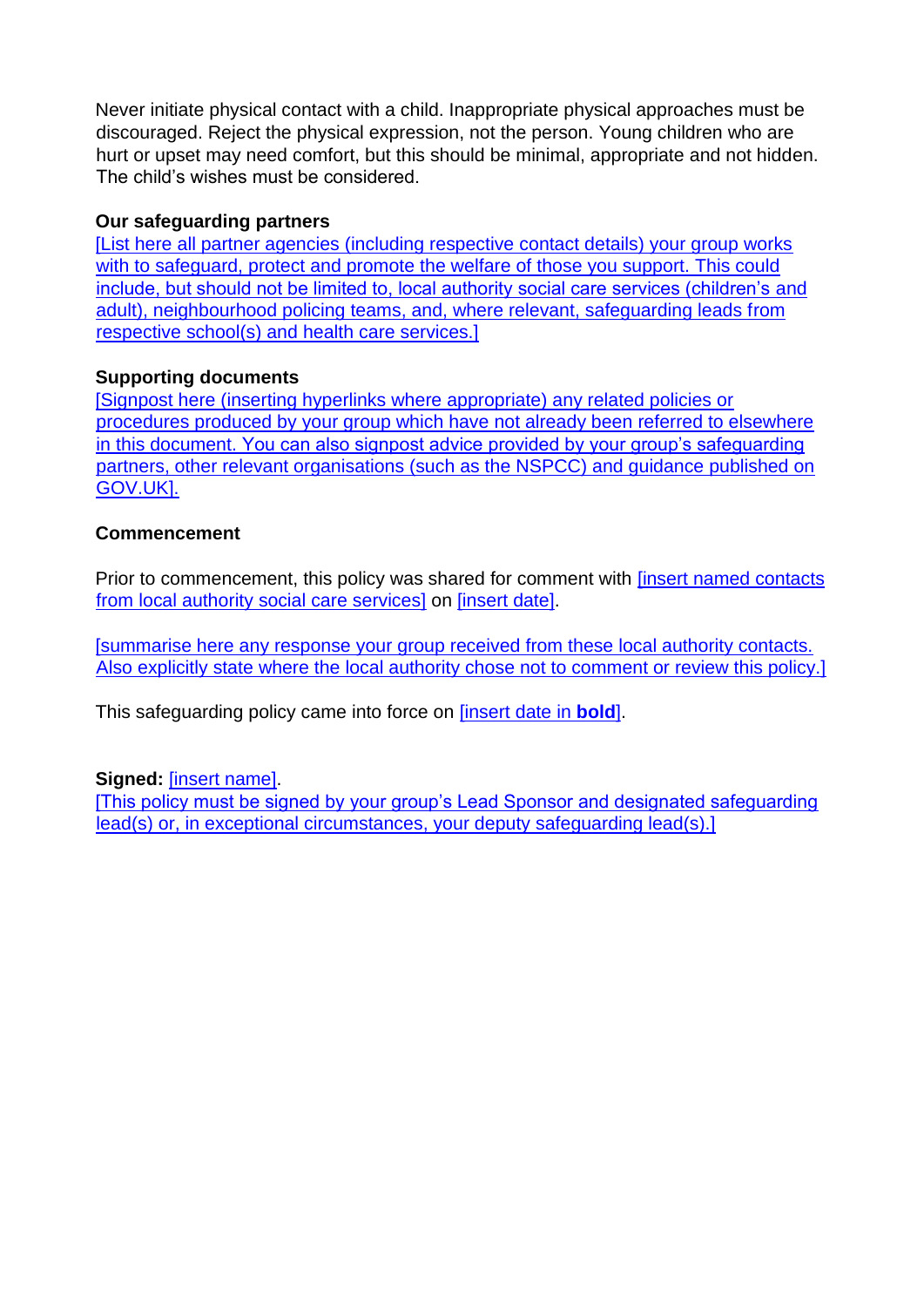# **Appendix A - Categories, signs, and definitions of child abuse**

Categories of child abuse are described in [Working Together to Safeguard Children](https://www.gov.uk/government/publications/working-together-to-safeguard-children--2) [\(2018\)](https://www.gov.uk/government/publications/working-together-to-safeguard-children--2) from which the following definitions are taken.[Groups based or operating in devolved administrations should be aware of their equivalent quidance here. Groups in Northern Ireland, for example, should refer to guidance provided by the [Safeguarding](http://www.safeguardingni.org/) [Board for Northern Ireland,](http://www.safeguardingni.org/) while those in Scotland should be aware of the [national](http://www.gov.scot/Publications/2014/05/3052/0) [guidance for child protection.](http://www.gov.scot/Publications/2014/05/3052/0) Groups in Wales should refer to the codes of practice and statutory guidance on [working together to safeguard people.](https://gov.wales/sharing-information-safeguard-children)]

## **Physical abuse**

A form of abuse which may involve hitting, shaking, throwing, poisoning, burning or scalding, drowning, suffocating or otherwise causing physical harm to a child. Physical harm may also be caused when a parent or carer fabricates the symptoms of, or deliberately induces, illness in a child.

### Physical signs

• Bruises, black eyes and broken bones are obvious signs of physical abuse, but they are not the only ones.

Other signs include:

- Injuries that the child cannot explain or explains unconvincingly.
- Untreated or inadequately treated injuries.
- Injuries to parts of the body where accidents are unlikely, such as thighs, back, abdomen.
- Bruising which looks like hand or finger marks.
- Cigarette burns, human bites, scalds and burns.

#### Behavioural signs

Sometimes if a child is being physically abused they may show changes in behaviour, such as:

- Sad, withdrawn or depressed.
- Having trouble sleeping.
- Behaving aggressively or being disruptive.
- Showing fear of certain adults.
- Showing lack of confidence and low self-esteem.
- using drugs or alcohol.

#### **Sexual abuse**

Involves forcing or enticing a child or young person to take part in sexual activities, not necessarily involving a high level of violence, whether or not the child is aware of what is happening. The activities may involve physical contact, including assault by penetration (for example, rape or oral sex) or non-penetrative acts such as masturbation, kissing, rubbing and touching outside of clothing. They may also include non-contact activities, such as involving children in looking at, or in the production of, sexual images, watching sexual activities, encouraging children to behave in sexually inappropriate ways, or grooming a child in preparation for abuse. Sexual abuse can take place online, and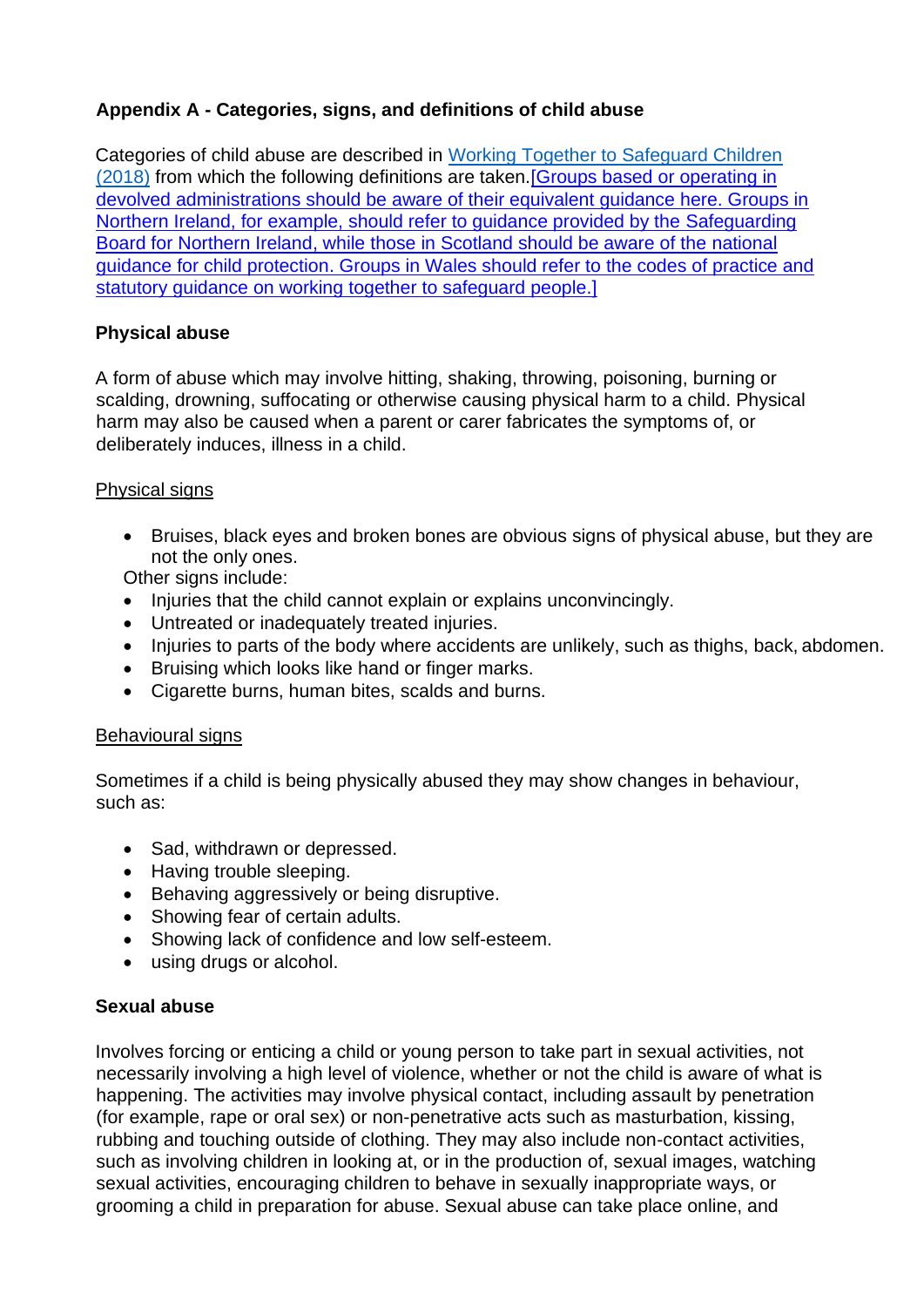technology can be used to facilitate offline abuse. Sexual abuse is not solely perpetrated by adult males. Women can also commit acts of sexual abuse, as can other children.

### **Child sexual exploitation**

Child sexual exploitation is a form of child sexual abuse. It occurs where an individual or group takes advantage of an imbalance of power to coerce, manipulate or deceive a child or young person under the age of 18 into sexual activity (a) in exchange for something the victim needs or wants, and/or (b) for the financial advantage or increased status of the perpetrator or facilitator. The victim may have been sexually exploited even if the sexual activity appears consensual. Child sexual exploitation does not always involve physical contact; it can also occur through the use of technology.

### Physical signs of sexual abuse

- Pain, itching, bruising or bleeding in the genital or anal areas.
- Genital discharge or urinary tract infections.
- Stomach pains or discomfort walking or sitting sexually transmitted infections.

#### Behavioural signs of sexual abuse

- A marked change in the child's general behaviour. For example, they may become unusually quiet and withdrawn, or unusually aggressive. Or they may start suffering from what may seem to be physical ailments, but which can't be explained medically.
- A young person may refuse to attend school or start to have difficulty concentrating so that their schoolwork is affected.
- They may show unexpected fear or distrust of a particular adult or refuse to continue with their usual social activities.
- They may start using sexually explicit behaviour or language, particularly if the behaviour or language is not appropriate for their age.
- The child may describe receiving special attention from a particular adult, or refer to a new, "secret" friendship with an adult or young person.

### **Neglect**

The persistent failure to meet a child's basic physical or psychological needs, likely to result in the serious impairment of the child's health or development. Neglect may occur during pregnancy as a result of maternal substance abuse. Once a child is born, neglect may involve a parent or carer failing to:

- Provide adequate food, clothing and shelter (including exclusion from home or abandonment).
- Protect a child from physical and emotional harm or danger.
- Ensure adequate supervision (including the use of inadequate caregivers).
- Ensure access to appropriate medical care or treatment It may also include neglect of, or unresponsiveness to, a child's basic emotional needs.

### Physical signs

• Abandonment.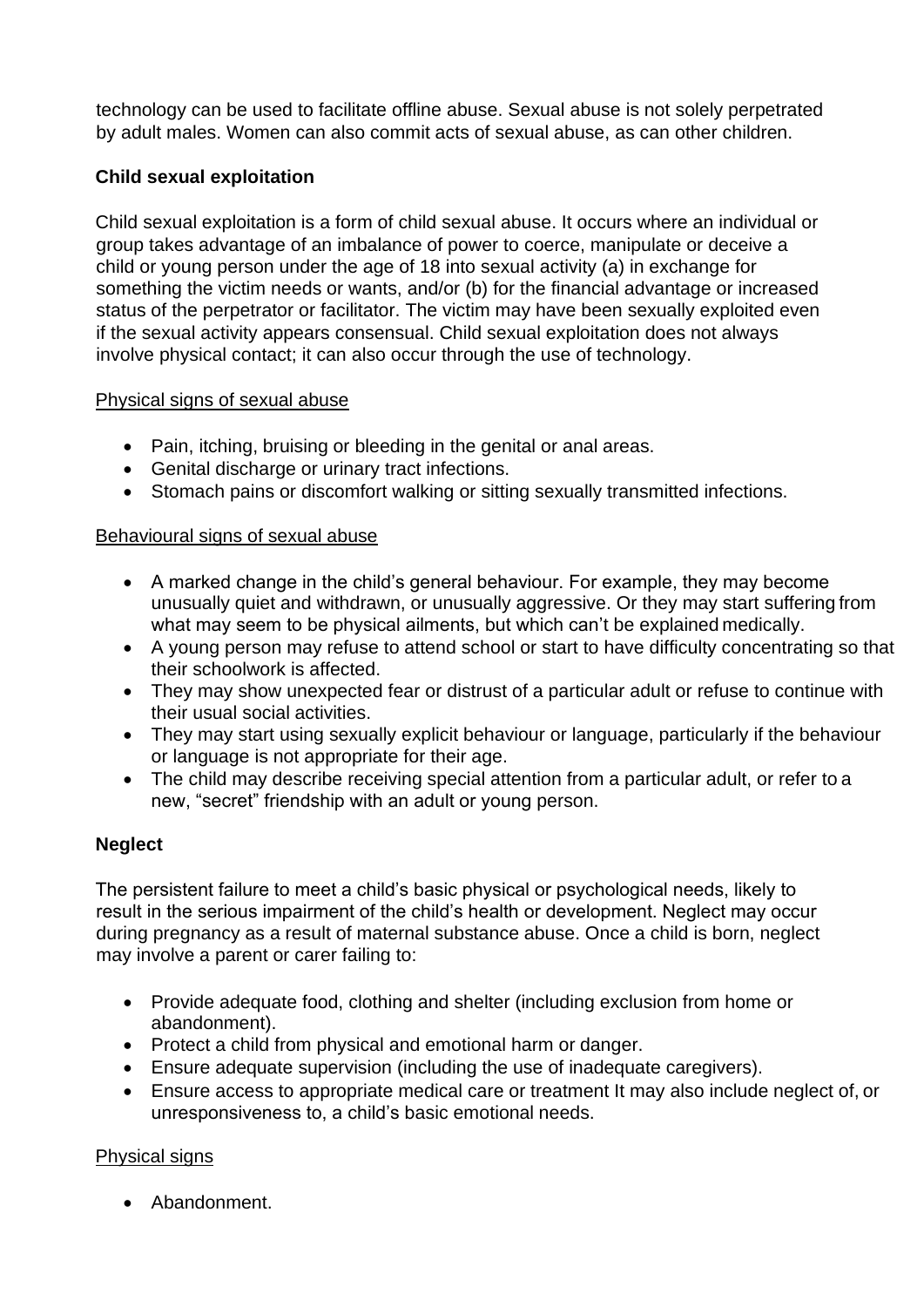- Unattended medical needs.
- Consistent lack of supervision.
- Constant hunger, inappropriate dress, poor hygiene.

### Behavioural signs

- Regularly displays fatigue or listlessness, falls asleep in sessions.
- Steals food, begs from others.
- Reports that there is no carer at home.
- Frequently absent or late.
- Lice, distended stomach, emaciated.
- Inadequate nutrition.
- Self-destructive.
- Extreme loneliness and need for affection.
- School dropout (adolescents).

## **Emotional abuse**

The persistent emotional maltreatment of a child such as to cause severe and persistent adverse effects on the child's emotional development. It may involve conveying to a child that they are worthless or unloved, inadequate, or valued only insofar as they meet the needs of another person. It may include not giving the child opportunities to express their views, deliberately silencing them or 'making fun' of what they say or how they communicate. It may feature age or developmentally inappropriate expectations being imposed on children. These may include interactions that are beyond a child's developmental capability, as well as overprotection and limitation of exploration and learning, or preventing the child participating in normal social interaction. It may involve seeing or hearing the ill-treatment of another. It may involve serious bullying (including cyber bullying), causing children frequently to feel frightened or in danger, or the exploitation or corruption of children. Some level of emotional abuse is involved in all types of maltreatment of a child, though it may occur alone.

### Physical signs

- Speech disorders.
- Delayed physical development.
- Substance abuse.
- Ulcers, severe allergies.

### Behavioural signs

- Habit disorder (sucking, rocking, biting) antisocial, destructive.
- Neurotic traits (sleep disorders, inhibition of play).
- Passive and aggressive behavioural extremes.
- Delinquent behaviour (especially adolescents).
- Developmentally delayed.

### **Extremism**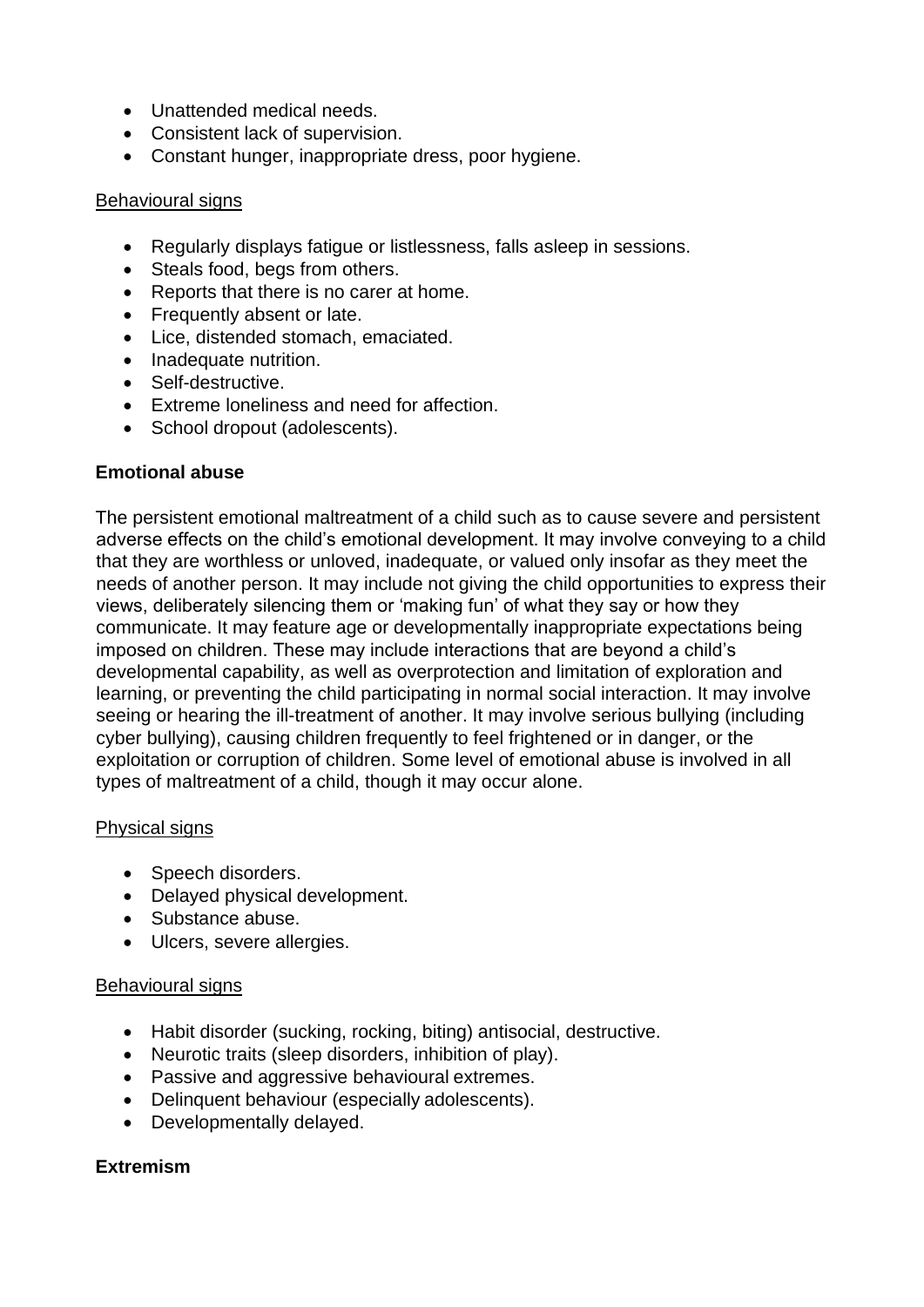Extremism goes beyond terrorism and includes people who target the vulnerable (including the young) by seeking to sow division between communities based on race, faith or denomination; justify discrimination towards women and girls; persuade others that minorities are inferior; or argue against the primacy of democracy and the rule of law in our society. Extremism is defined in the Counter Extremism Strategy 2015 as the vocal or active opposition to our fundamental values, including the rule of law, individual liberty and the mutual respect and tolerance of different faiths and beliefs. We also regard calls for the death of members of our armed forces as extremis.

### **Appendix B – Categories of abuse experienced by adults**

The Care Act 2014 recognises 10 categories of abuse that may be experienced by adults. These have been summarised by the ann craft trust as follows: [\(https://www.anncrafttrust.org/resources/types-of-harm/\)](https://www.anncrafttrust.org/resources/types-of-harm/)

#### **[Self-neglect](https://www.anncrafttrust.org/what-is-self-neglect/)**

This covers a wide range of behaviour, but it can be broadly defined as neglecting to care for one's personal hygiene, health, or surroundings. An example of self-neglect is behaviour such as hoarding.

#### **[Modern Slavery](https://www.anncrafttrust.org/what-is-modern-slavery/)**

This encompasses slavery, human trafficking, forced labour, and domestic servitude.

#### **[Domestic Abuse](https://www.anncrafttrust.org/disability-domestic-abuse/)**

This includes psychological, physical, sexual, financial, and emotional abuse perpetrated by anyone within a person's family. It also includes so-called 'honour' based violence.

#### **[Discriminatory](https://www.anncrafttrust.org/what-is-discriminatory-abuse/)**

Discrimination is abuse that centres on a difference or perceived difference, particularly with respect to race, gender, disability, or any of the protected characteristics of the Equality Act.

#### **[Organisational](https://www.anncrafttrust.org/institutional-abuse-definitions-signs-symptoms/)**

This includes neglect and poor care practice within an institution or specific care setting, such as a hospital or care home, or in relation to care provided in one's own home. Organisational abuse can range from one off incidents to ongoing ill-treatment. It can be through neglect or poor professional practice as a result of the structure, policies, processes and practices within an organisation.

#### **[Physical](https://www.anncrafttrust.org/what-is-physical-abuse/)**

This includes hitting, slapping, pushing, kicking, restraint, and misuse of medication. It can also include inappropriate sanctions.

#### **[Sexual](https://www.anncrafttrust.org/what-is-sexual-abuse/)**

This includes rape, indecent exposure, sexual harassment, inappropriate looking or touching, sexual teasing or innuendo, sexual photography, subjection to pornography or witnessing sexual acts, indecent exposure and sexual assault, or sexual acts to which the adult has not consented or was pressured into consenting.

#### **[Financial or Material](https://www.anncrafttrust.org/what-is-financial-abuse/)**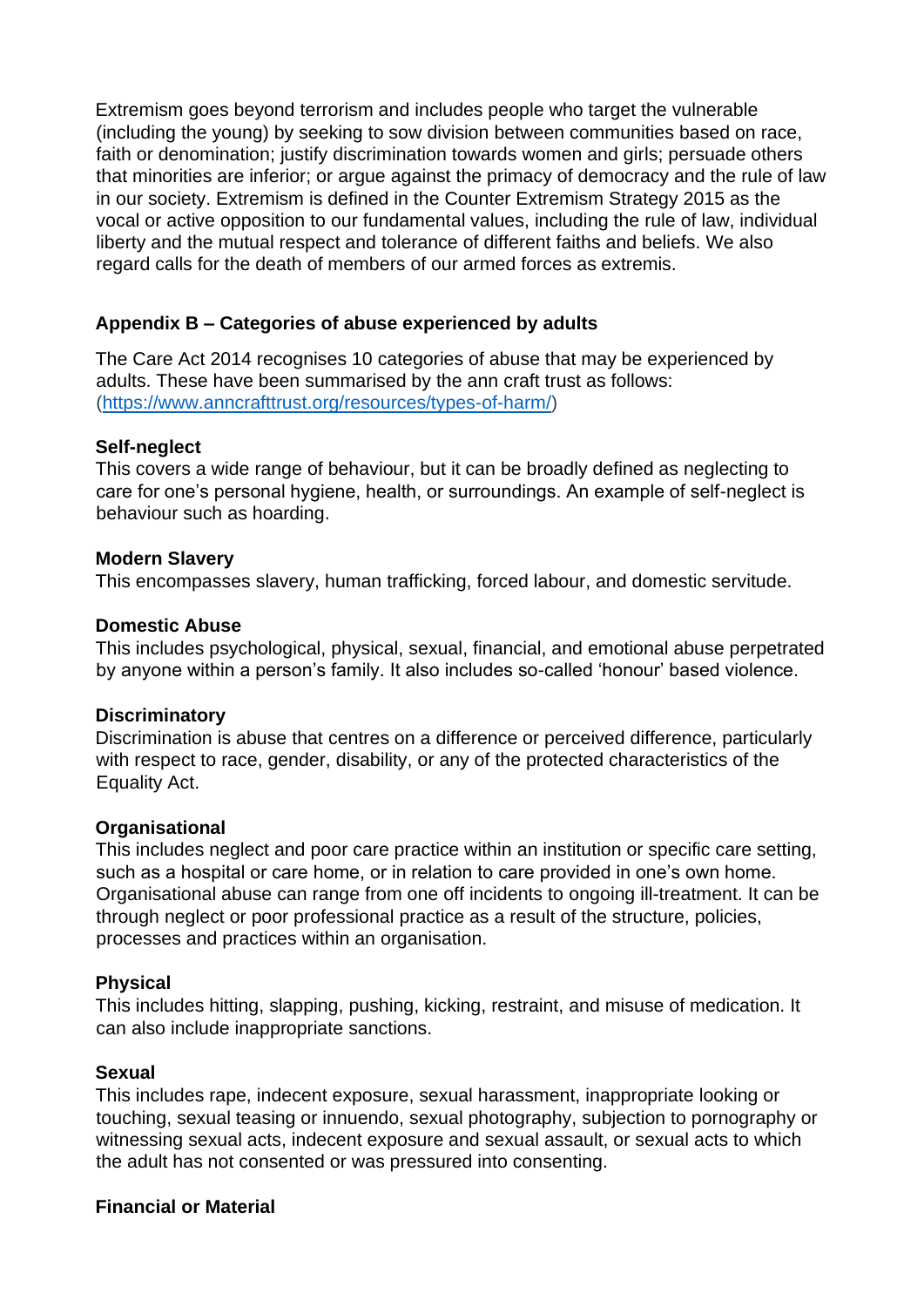This includes theft, fraud, internet scamming, and coercion in relation to an adult's financial affairs or arrangements, including in connection with wills, property, inheritance or financial transactions. It can also include the misuse or misappropriation of property, possessions, or benefits.

#### **[Neglect and Acts of Omission](https://www.anncrafttrust.org/what-is-neglect/)**

This includes ignoring medical or physical care needs and failing to provide access to appropriate health social care or educational services. It also includes the withdrawing of the necessities of life, including medication, adequate nutrition, and heating.

#### **[Emotional or Psychological](https://www.anncrafttrust.org/what-is-emotional-abuse/)**

This includes threats of harm or abandonment, deprivation of contact, humiliation, blaming, controlling, intimidation, coercion, harassment, verbal abuse, isolation, or withdrawal from services or supportive networks.

The ann craft trust has identified four additional types of harm, while not included in the Care Act 2014, it believes are relevant to safeguarding adults. These are:

#### **[Cyber Bullying](https://www.anncrafttrust.org/what-is-cyber-bullying/)**

Cyber bullying occurs when someone repeatedly makes fun of another person online, or repeatedly picks on another person through emails or text messages. It can also involve using online forums with the intention of harming, damaging, humiliating, or isolating another person. It includes various different types of bullying, including racist bullying, homophobic bullying, or bullying related to special education needs and disabilities. The main difference is that, instead of the perpetrator carrying out the bullying face-to-face, they use technology as a means to do it.

#### **[Forced Marriage](https://www.anncrafttrust.org/what-is-forced-marriage/)**

This is a term used to describe a marriage in which one or both of the parties are married without their consent or against their will. A forced marriage differs from an arranged marriage, in which both parties consent to the assistance of a third party in identifying a spouse. The Anti-Social Behaviour, Crime and Policing Act 2014 make it a criminal offence to force someone to marry.

#### **[Mate Crime](https://www.anncrafttrust.org/what-is-disability-hate-crime/)**

A 'mate crime' is when a vulnerable person is befriended by members of the community who go on to exploit and take advantage of them. It may not be an illegal act, but it still has a negative effect on the individual. A mate crime is carried out by someone the adult knows, and it often happens in private. In recent years there have been a number of multi-agency safeguarding reviews relating to people with a learning disability who were seriously harmed, or even murdered, by people who purported to be their friend.

#### **[Radicalisation](https://www.anncrafttrust.org/what-is-the-prevent-agenda/)**

The aim of radicalisation is to inspire new recruits, embed extreme views and persuade vulnerable individuals to the legitimacy of a cause. This may be direct through a relationship, or through social media.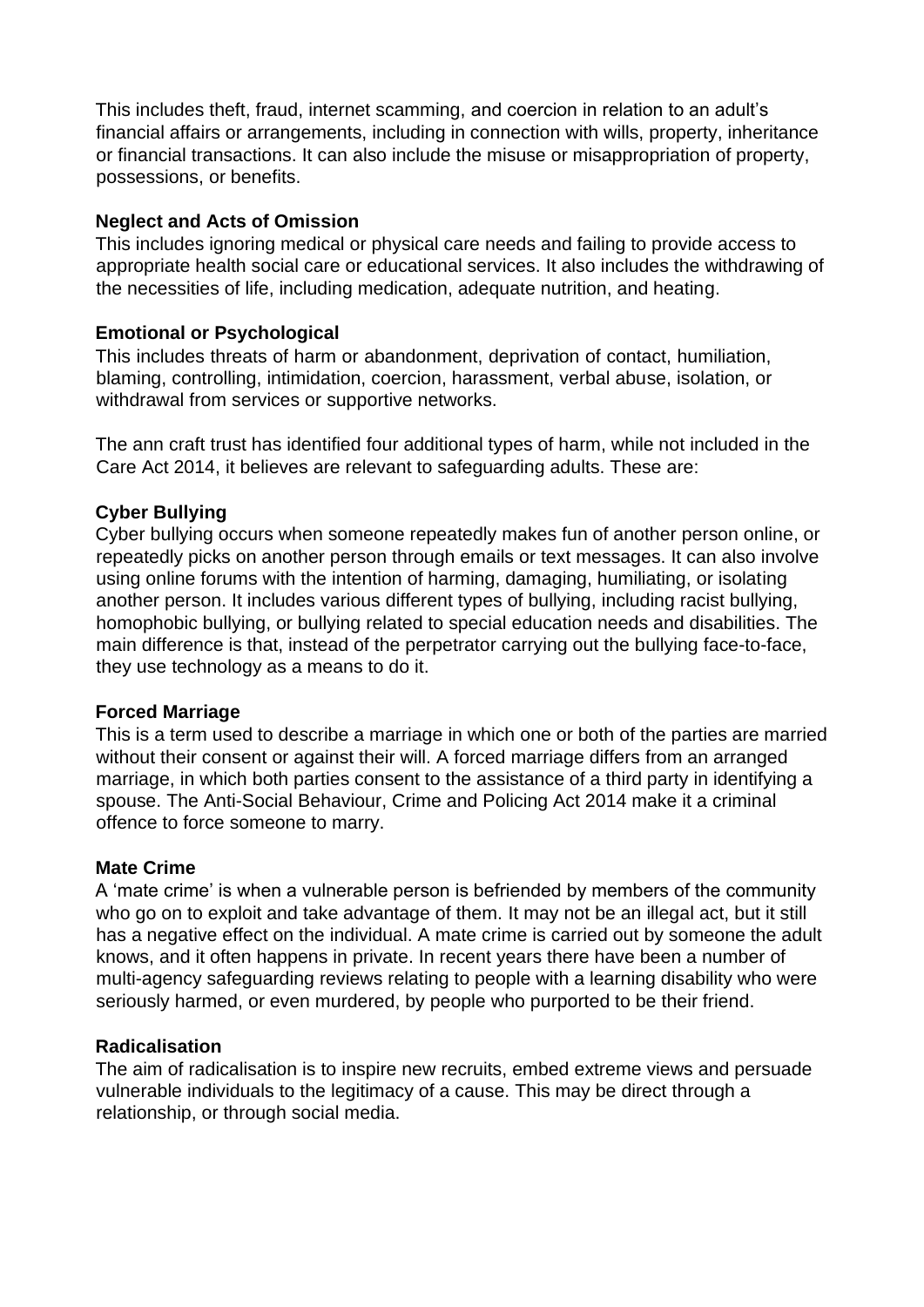**Appendix C: Flowchart for reporting safeguarding concerns (relating to adults or children)**

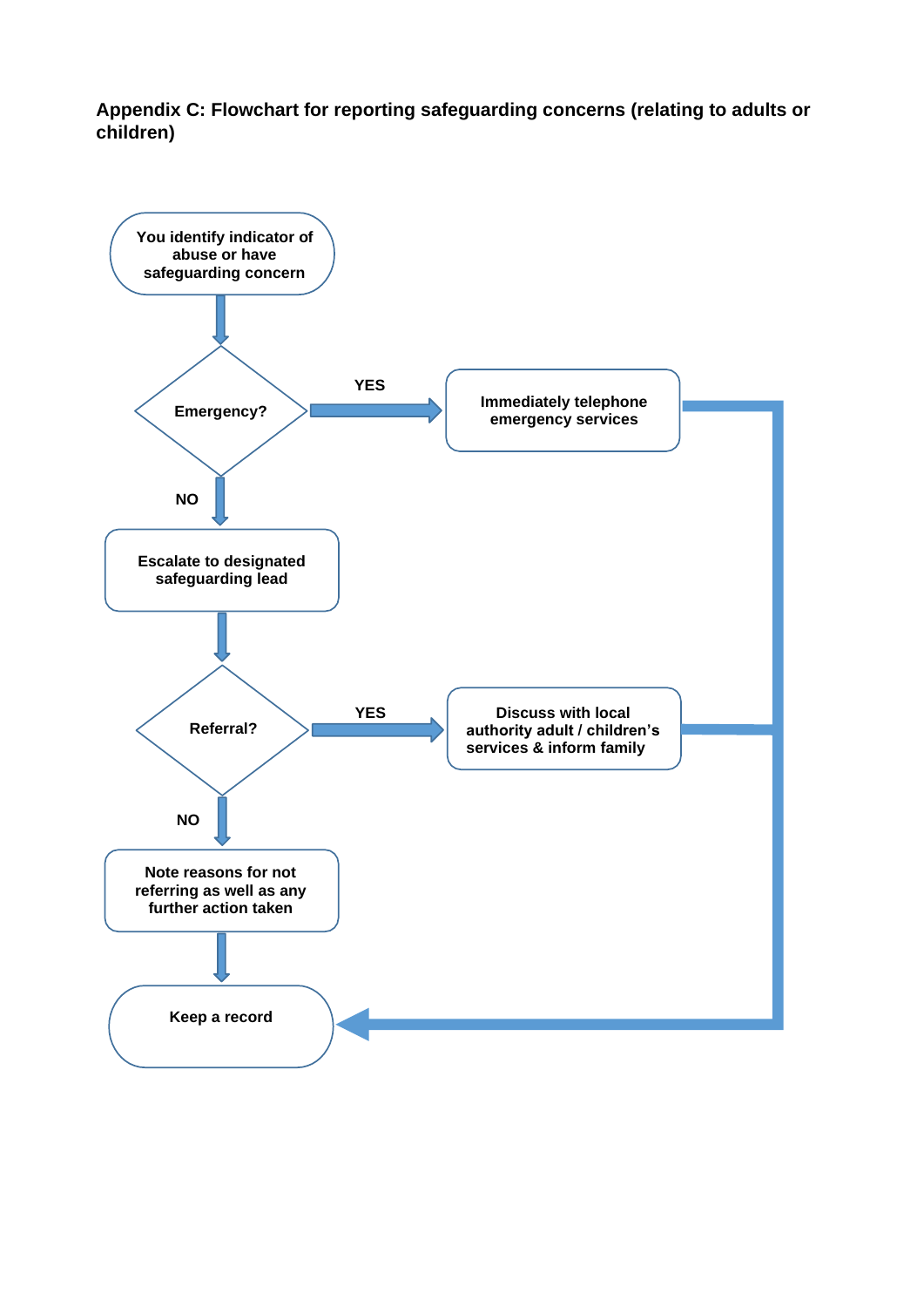### **Annex C: Complaints Handling Guidance**

## **Community Sponsorship Scheme**

### **[Sponsoring organisation name] Complaints policy and procedures template**

[Sponsoring organisation name] views complaints as an opportunity to learn and improve for the future, as well as a chance to put things right for the individuals that has made the complaint.

### **What is this policy for?**

Our policy is:

- To make it easy for a resettled refugee to report a complaint
- To provide a fair and timely complaints procedure
- To make sure everyone providing resettlement support knows what to do if a complaint is received
- To make sure that complaints are, wherever possible, resolved and that relationships are repaired
- To gather information which helps us to improve on the services provided as part of the sponsorship agreement

### **What is a complaint?**

A complaint is any expression of dissatisfaction, whether justified or not, about any aspect of care provided as part of the sponsorship agreement.

This will include complaints about:

- The people who are responsible for providing direct support to the family placed in the care of [Sponsoring organisation name]
- The quality of the support received
- Other service providers (e.g. relating to accommodation, interpreters, medical or English Language tuition providers)  $\Box$  This will exclude complaints made by:
- Volunteers
- Other service providers
- Members of the public

(These are the subject of a separate policy)

It does not include complaints by members of the resettled family about other members of their family, which would be dealt with through the safeguarding Policy.

### **Who can make a complaint?**

Complaints may come from any member of the resettled family placed in the care of the sponsoring group. A complaint can be received verbally, by phone, by email or in writing. This policy is strictly for complaints from members of a resettled family and does not cover complaints from volunteers or staff providing resettlement care.

### **How are details of a complaint handled?**

All complaint information will be handled sensitively and with care and confidentiality, telling only those who need to know and following any relevant data protection requirements.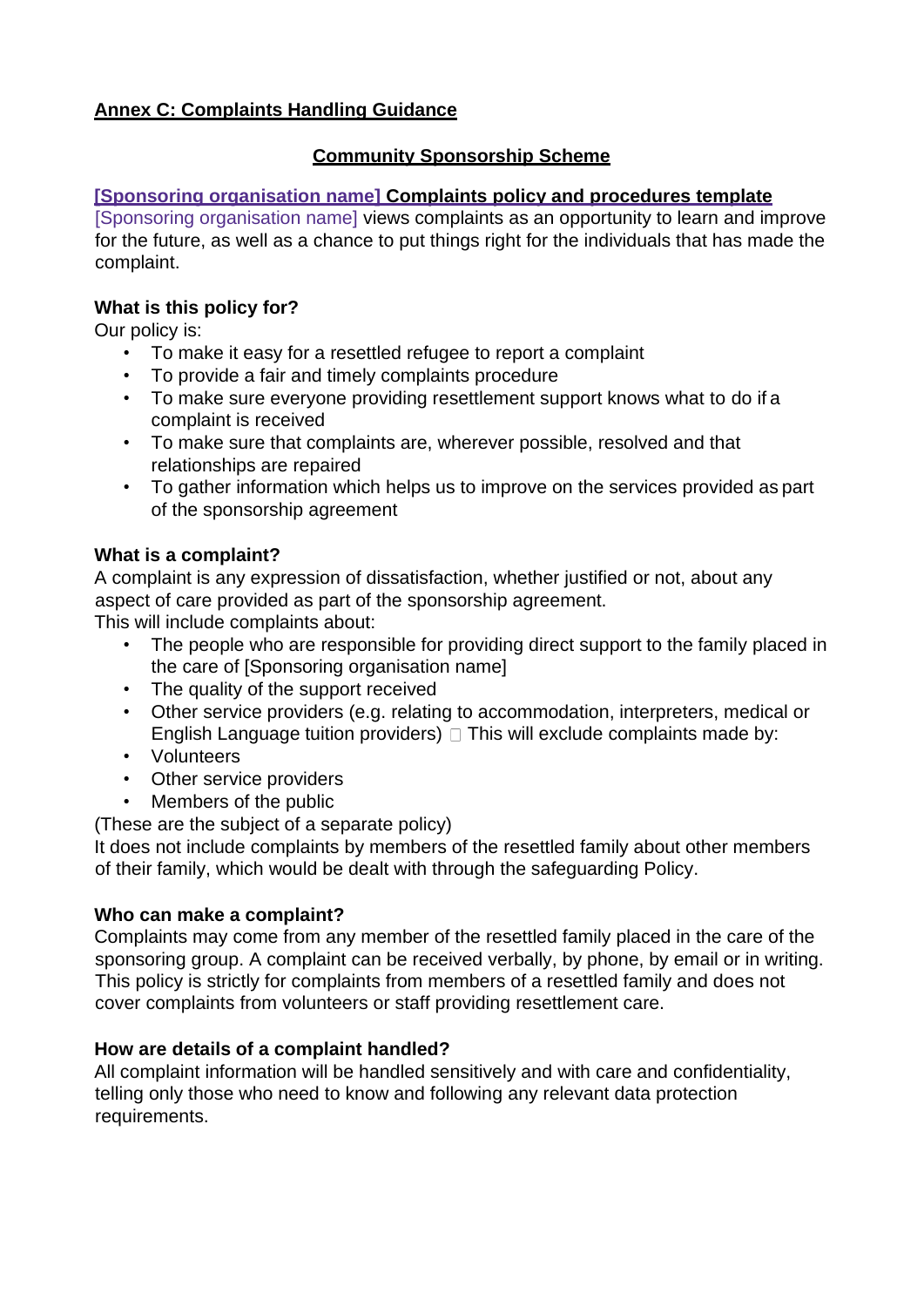### **Complaints Procedure**

### **How should a complaint be made?**

### Verbal Complaint

A verbal complaint should be made at the earliest opportunity to [insert the name of the nominated complaints officer].

If this is not possible or is inappropriate to do so due to the nature of the complaint, the complainant should contact [insert the name of the Lead Sponsor].

#### Telephone Complaint

A telephone complaint should be made at the earliest opportunity by calling [insert name of the nominated complaints officer] on [insert phone number]. These details are also included in the family Welcome Pack.

If this is not possible or is inappropriate to do so due to the nature of the complaint, the complainant should contact [insert the name of the Lead Sponsor] on [insert number].

#### Written Complaint

A complaint should be made in writing, at the earliest opportunity via email to [insert email address] or by letter to the following address:

### [insert address here]

### **How should a complaint be responded to?**

Complaints received verbally or by telephone should be written down immediately, and a secure record kept. The person receiving the complaint should:

- Record the complainant's name, address and contact telephone number
- Write down the facts of the complaint
- Remind the complainant of the complaints procedure
- Advise the complainant what will happen next and give an idea of timescales
- If possible, and where appropriate, ask the complainant to follow up by providing a written account of the complaint in their own words

Complaints will receive an initial response by telephone within 24 hours or by the next working day. This should be followed by a written response, including all the above as well as the name and contact details of the person assigned to handle the complaint**.**

#### **Resolving a complaint**

In many cases, a complaint is best resolved by the person responsible for the issue being complained about. If the person receiving the complaint feels they may be able to resolve the complaint swiftly they should do so if possible and appropriate.

ii) Whether or not the complaint has been resolved, the complaint information should be passed to [state who complaints should go to] within 48 hours.

iii) On receiving the complaint, [person who complaints go to] records it in the complaints log. If it has not already been resolved, they will delegate an appropriate person to investigate it and to take appropriate action.

iv) Complaints should be acknowledged by the person handling the complaint within 48 hours. The acknowledgement should say who is dealing with the complaint and when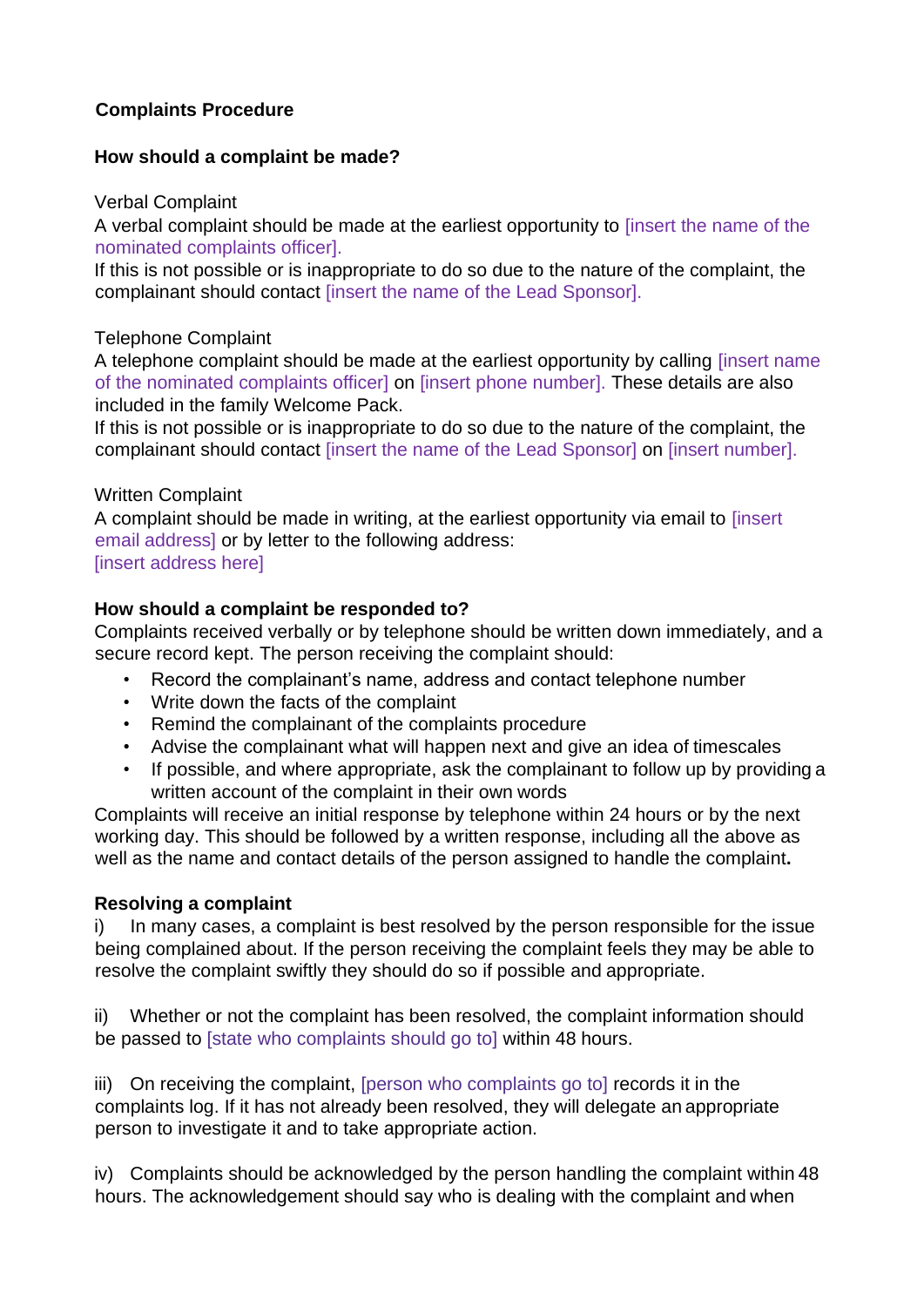the person complaining can expect a reply. A copy of this complaints procedure should be attached

v) If the complaint relates to a specific person, they should be informed and given a fair and timely opportunity to respond as part of any investigation.

vi) Ideally complainants should receive a definitive written reply within 10 working days. If this is not possible because for example, an investigation has not been fully completed, a progress report should be sent with an indication of when a full reply will be given.

vii) Whether the complaint is justified or not, the reply to the complainant should describe the action taken to investigate the complaint, the conclusions from the investigation, and any action taken as a result of the complaint.

viii) If the complainant feels that the problem has not been satisfactorily resolved, they can ask for the complaint to be escalated

#### **Responding to an escalated complaint**

If the complainant feels their complaint has not been satisfactorily resolved following the initial investigation, they can request it is escalated. At this stage, the complaint will be passed to [state who will be responsible for handling escalated complaints]. The request for escalation [how should this be made and to whom] should be acknowledged within 48 hours of receiving it.

The designated person should acknowledge receipt of the complaint in writing and advise the complainant how their appeal will be handled.

The designated person may investigate the facts of the case themselves or delegate a suitably senior person to do so. This may involve reviewing the paperwork of the case and speaking with the person who dealt with the initial complaint.

The same process outlined in  $v$ ) – vii) above should be followed.

Any individuals who dealt with the original complaint should be kept informed and given ample opportunity to explain the reasons for the original decision.

The decision taken at this stage is final, unless it is appropriate to seek external assistance with resolution. [State who may make this decision for external resolution and from whom resolution will be sought]

#### **Variation of the Complaints Procedure**

The Lead Sponsor *[insert name]* may vary the procedure for good reason. This may be necessary to avoid a conflict of interest, for example, a complaint about a person who is responsible for reviewing a complaint.

#### **Monitoring and Learning from Complaints**

Complaints are reviewed [state frequency] to identify any trends which may indicate a need to take further action.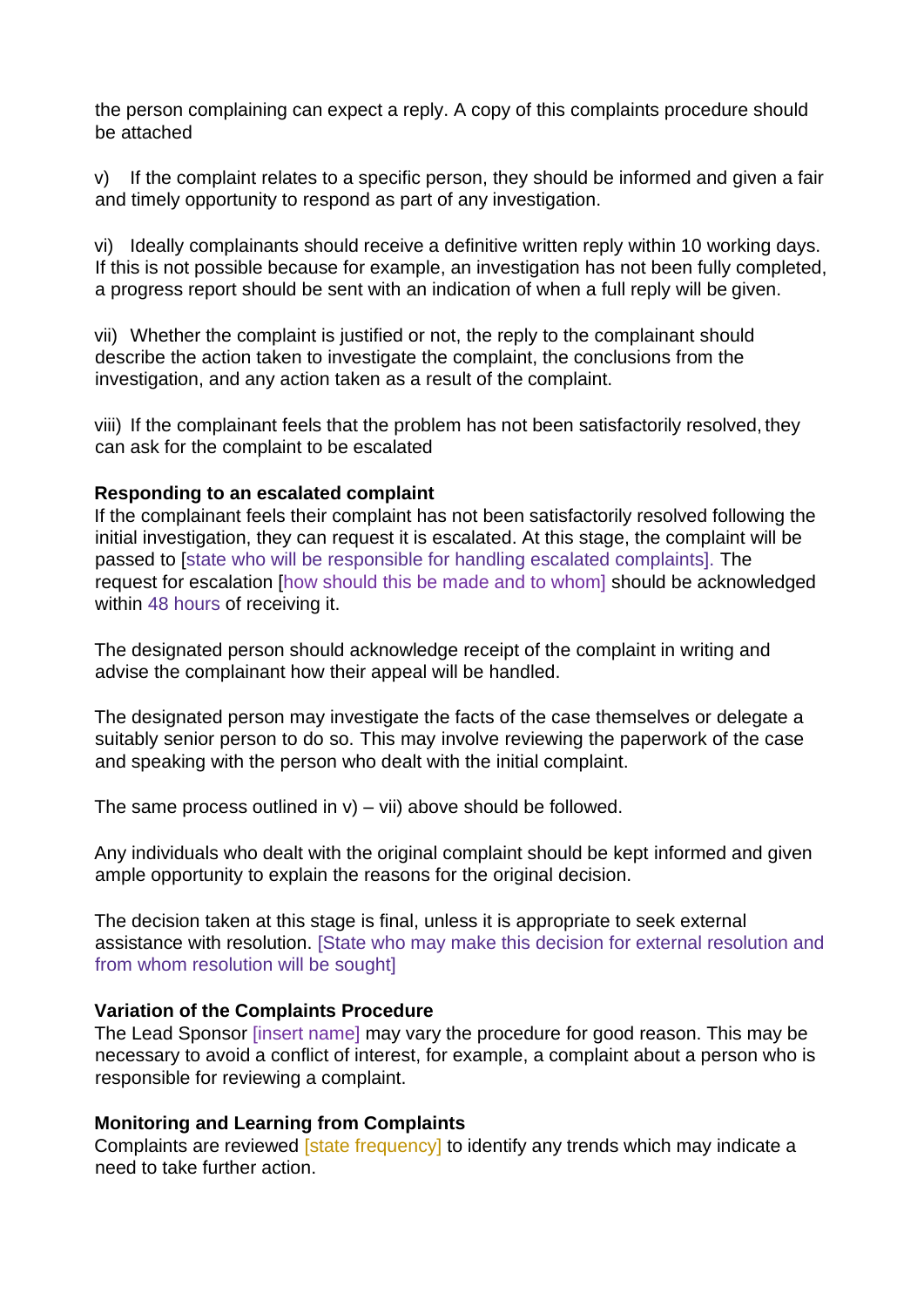#### **Language Translation**

A copy of this complaints policy is made available to the resettled family in their own first language. This will be included as part of their welcome pack provided on their arrival at their new home.

Translation into the appropriate language is also provided, as necessary, both for the complaint itself and for subsequent communications during the complaint process, including the final response.

#### **Who is responsible for this policy?**

Overall responsibility for this policy and its implementation lies with the lead sponsor [insert name].

Policy Approved by:

Lead Sponsor of [insert organisation name]

Date of Approval:

This policy is reviewed regularly and updated as required. Policy Review Date: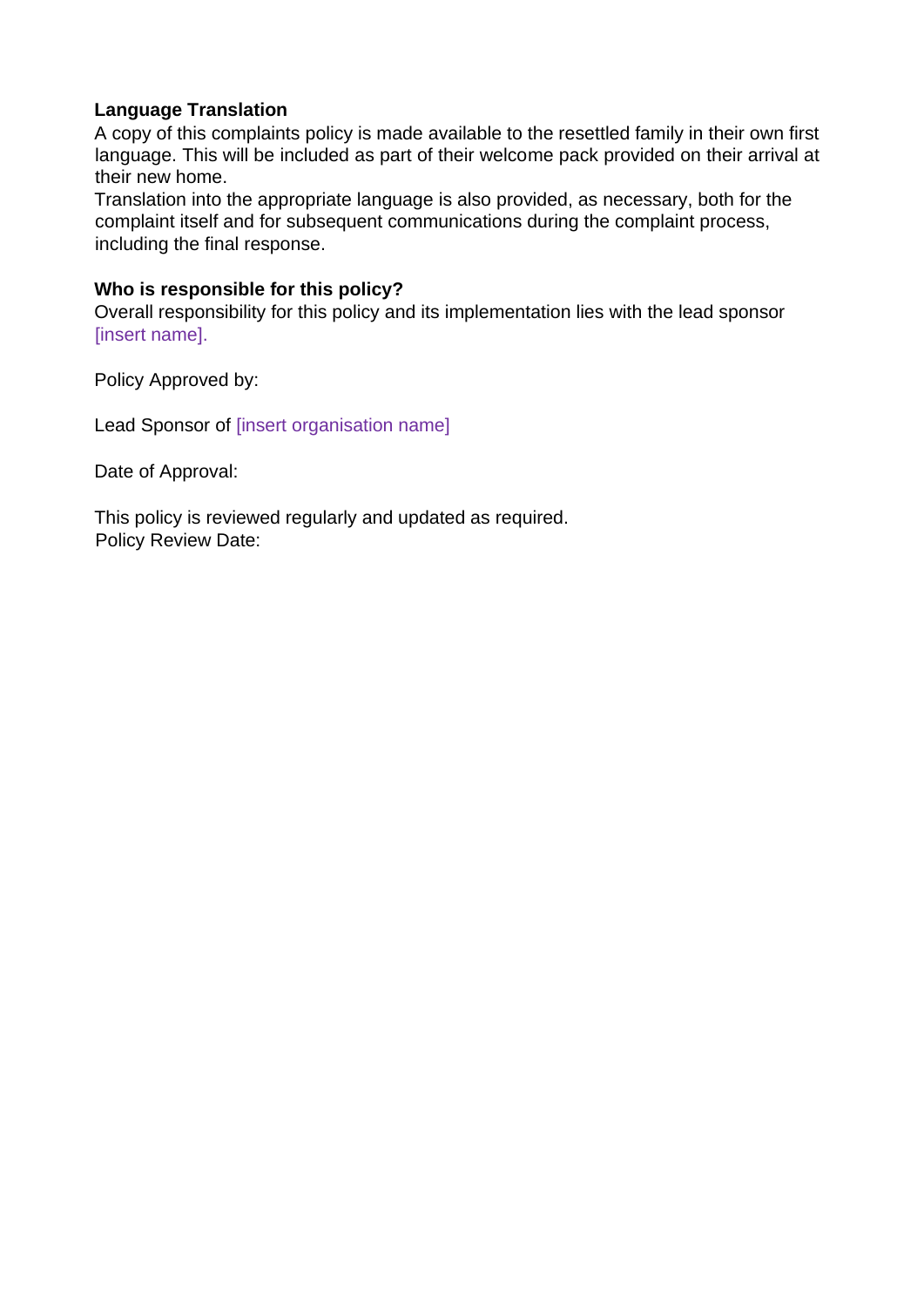Appendix A – Complaint Process

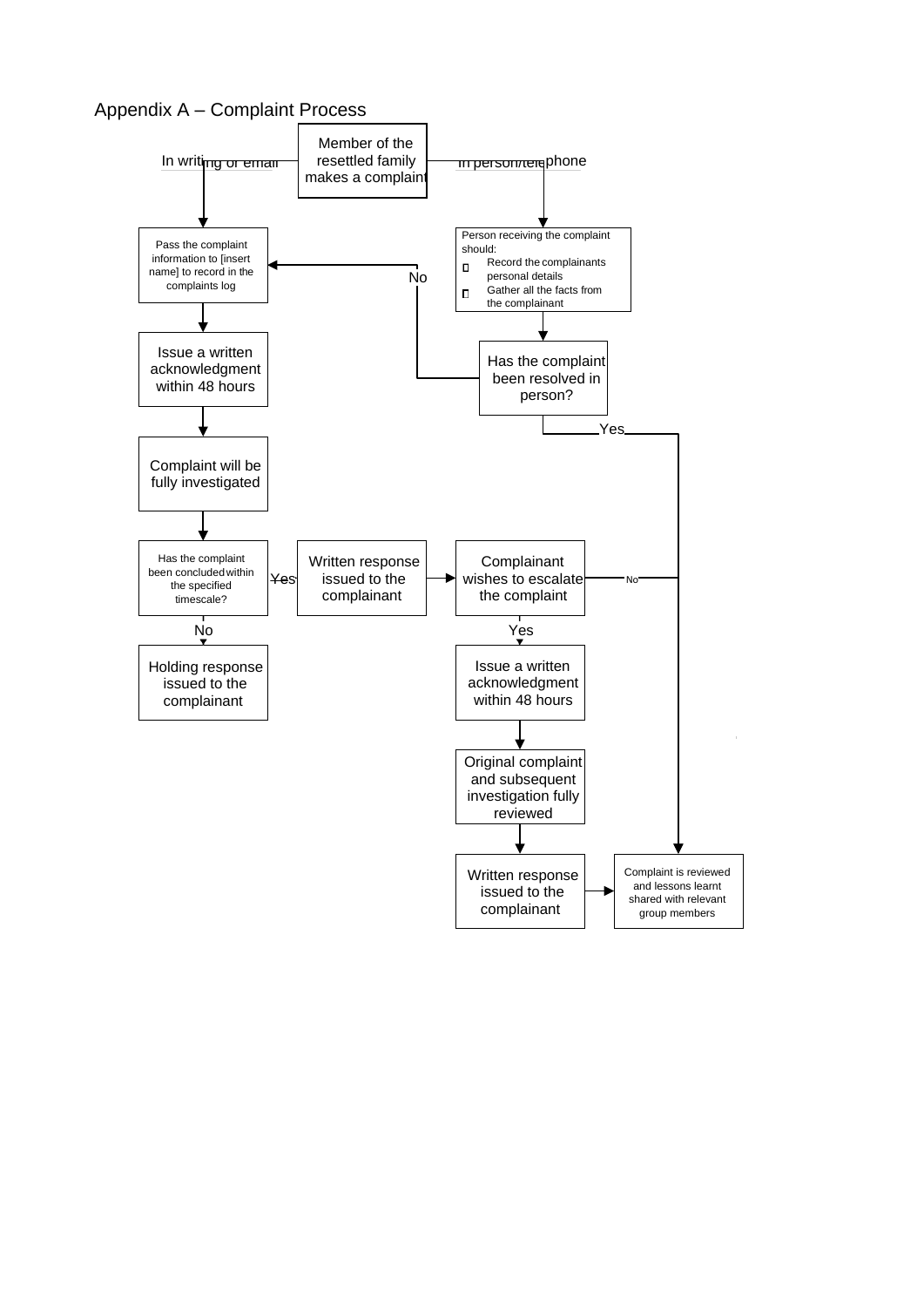#### Appendix B – Complaint form

You are more than welcome to make the complaint in Arabic if this makes it easier for you. This form is to help you and us have a record of what the problem is and when it happened.

| Name of person(s) making the Complaint                                                                | Date of complaint       |  |
|-------------------------------------------------------------------------------------------------------|-------------------------|--|
|                                                                                                       |                         |  |
| Reason for complaint (please be as detailed as possible, bullet point each issue if<br>possible)      |                         |  |
|                                                                                                       |                         |  |
|                                                                                                       |                         |  |
|                                                                                                       |                         |  |
|                                                                                                       |                         |  |
|                                                                                                       |                         |  |
|                                                                                                       |                         |  |
|                                                                                                       |                         |  |
|                                                                                                       |                         |  |
| Below to be filled in by [sponsor organisation] member resolving the complaint                        |                         |  |
| Person(s) receiving complaint                                                                         | Date Complaint received |  |
|                                                                                                       |                         |  |
| Steps taken to resolve the complaint, time frame, feedback and learnings, give copy to<br>complainant |                         |  |
|                                                                                                       |                         |  |
|                                                                                                       |                         |  |
|                                                                                                       |                         |  |
|                                                                                                       |                         |  |
|                                                                                                       |                         |  |
|                                                                                                       |                         |  |
|                                                                                                       |                         |  |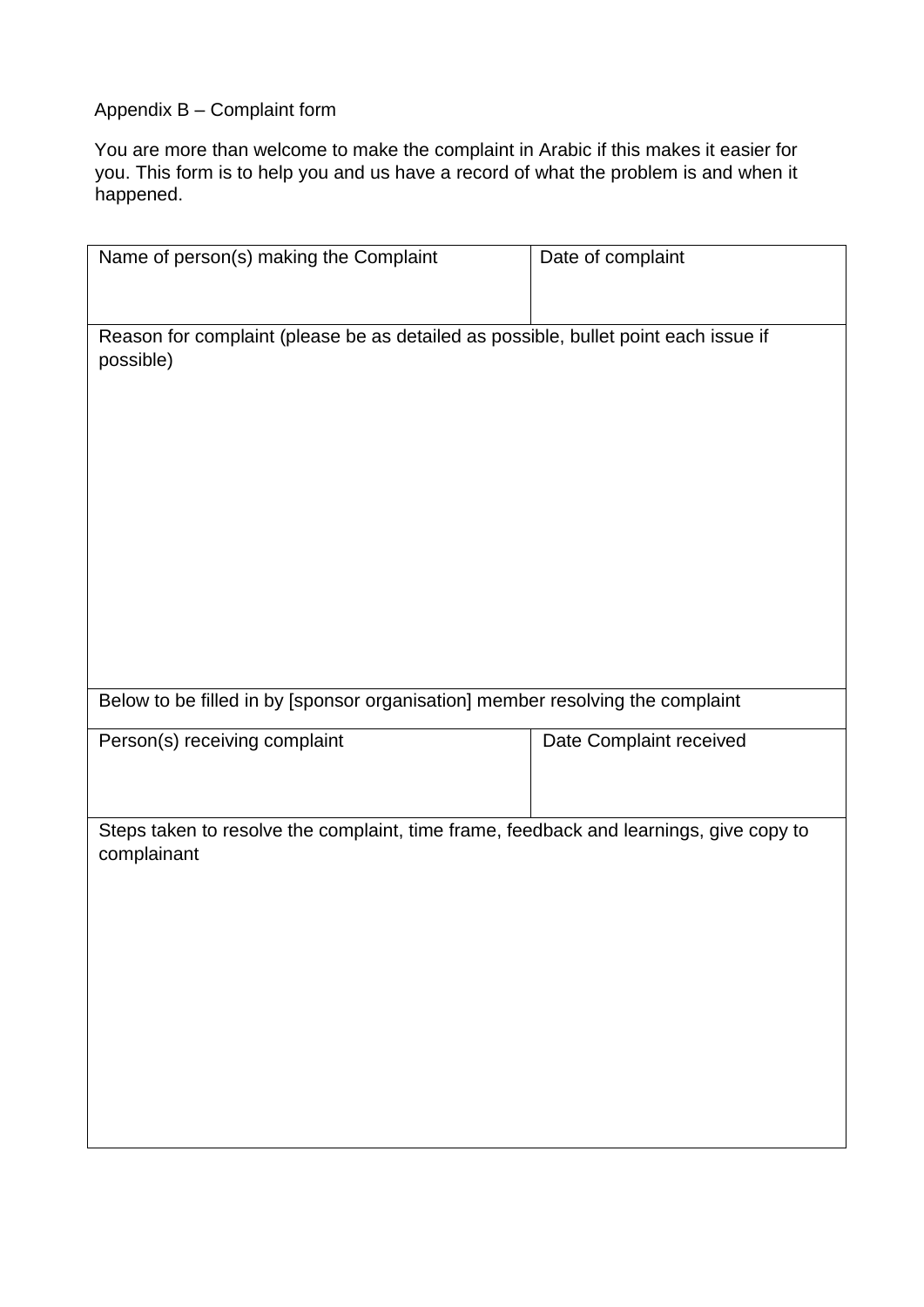# <span id="page-34-0"></span>**Annex D: Statement of Requirements for Sponsors**

#### Accommodation

### **Aim: Resettled family has a home in which to settle in the UK, with adequate space and facilities to live in comfort.**

Sponsors are required to source suitable and sustainable accommodation, available for use by the resettled family for a minimum period of two years with a two-year lease. The accommodation must:

- be available to the resettled family at a cost that is affordable and sustainable, taking into account the social welfare income the family will receive;
- have independent access and provide adequate privacy;
- comply with local authority guidance on occupation levels;
- be in a proper state of structural repair, maintained throughout in a good state of repair;
- have safe electricity and/or gas supplies, and with adequate ventilation and lighting.

The property should be appropriately furnished with:

- an appropriate number and type of beds;
- a toilet, a washbasin and a fixed bath or shower with hot and cold water;
- a fixed heating appliance in each room, which is capable of providing effective heating and which the tenant can control;
- facilities for cooking and for the hygienic preparation and storage of food (for example, a 4-ring hob with oven and grill, fridge-freezer, microwave oven, and kitchen sink);
- access to washing facilities (e.g. a washing machine or nearby launderette);
- access to facilities to dry clothes (e.g. outdoor clothes line or indoor clothes drying rack);
- a fire blanket and smoke alarms (including a carbon monoxide alarm where appropriate).

The Sponsor must provide:

- assistance with registration with utility companies and making sure arrangements are made for payment (no pre-pay/card accounts);
- information to resettled persons on the accommodation, health and safety, and an emergency contact point.

### Welcome to the UK

### **Aim: Resettled family members feel welcome in the UK and are able to quickly acclimatise to living in the UK.**

Sponsors are required to:

- meet and greet arriving family from the relevant airport and escort them to their accommodation, briefing them on how to use the amenities;
- provide a welcome pack of groceries, the content of which should take into account the culture and nationality of the resettled family;
- provide £200 per person (adults and children) in cash on arrival for initial expenses including groceries, toiletries, clothes, and ensure the family have sufficient funds to live on while their claim for benefits is being processed (e.g. for a family of five the sponsor would provide £1,000);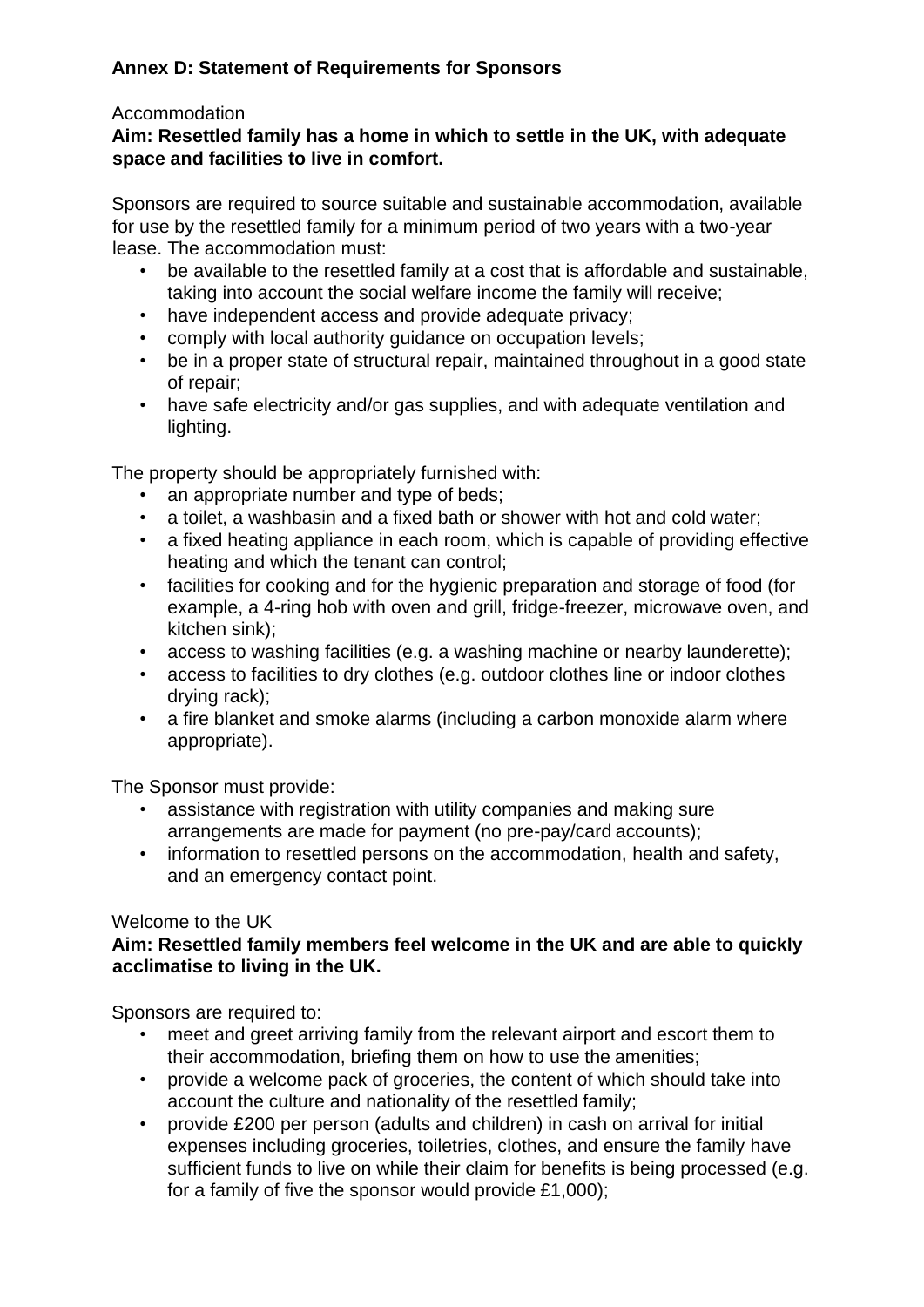• provide information and support to access local shops, services, and transport.

Establishing a Life in the UK

**Aim: Resettled family are empowered to make a life for themselves and integrate in the UK, through accessing community activities, medical care, language skills, education and employment.**

Sponsors are required to:

- ensure resettled family members receive their Biometric Residence Permits within 1 day of receiving them;
- provide assistance with registering children with local schools as soon as possible – commencing prior to arrival and concluding registration no later than 2 weeks after arrival;
- provide interpreting services, as required, for 12 months from arrival;
- arrange for English language tuition for adults as soon as possible and within one month of arrival;
- provide formal English language tuition by a suitably qualified ESOL teacher, for a minimum of 8 hours per week for the first 12 months;
- make provisions for formal English language tuition to be supplemented on a regular basis by less formal conversational English;
- monitor progress of each individual and aim for at least one ESOL level of progress (in speaking and listening, reading, and writing) over the course of the year;
- provide the opportunity to obtain an English language qualification at the appropriate level, where this will support access to employment and education;
- support attendance at local Job Centre appointments for benefit assessments, within three days of arrival;
- assist with registration with a local GP, within one week of arrival;
- advise on accessing appropriate mental health services and specialist services for victims of torture as appropriate;
- provide assistance with access to employment, including development of curriculum vitae, and education;
- provide assistance with accessing digital services;
- make aware of, and support attendance at, local community activities, within and without the sponsoring organisation, such as children's playgroups, coffee mornings, local clubs, local events, etc.

17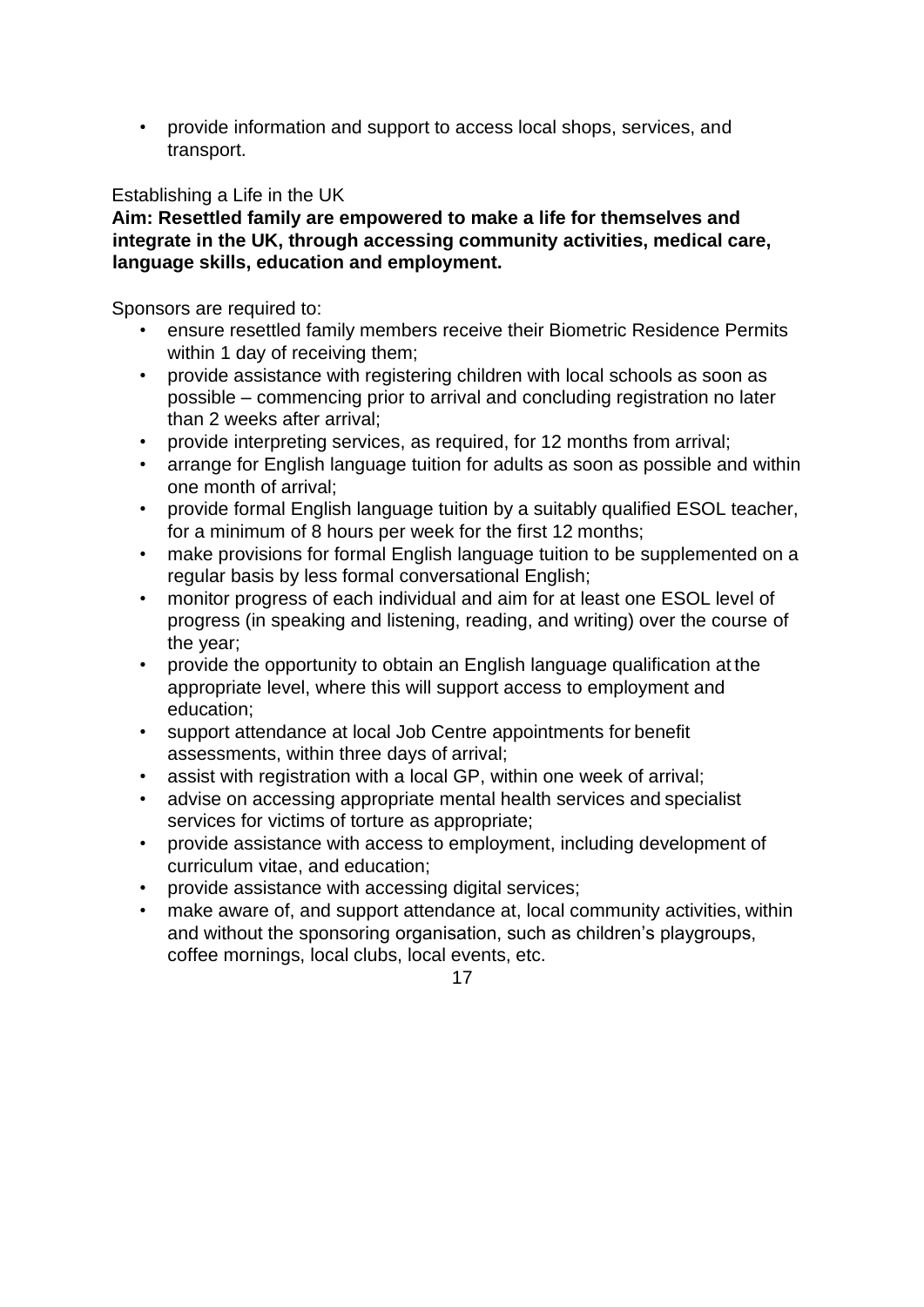# <span id="page-36-0"></span>**Annex E – DWP Refugee Group Leads – Contact Details**

| <b>Region</b>        | <b>Officer lead</b>    | <b>Email</b>                        |
|----------------------|------------------------|-------------------------------------|
| London and           | David                  | DAVID.ANDERSSON@DWP.GSI.GOV.UK      |
| <b>Essex</b>         | Andersson              | DENISE.DONOVAN1@DWP.GSI.GOV.UK      |
|                      | Denise                 |                                     |
|                      | Donovan                |                                     |
| North and            | <b>Chris Fields</b>    | CHRIS.FIELDS@DWP.GSI.GOV.UK         |
| East                 | <b>Fiona Fisher</b>    | FIONA.J.FISHER@DWP.GSI.GOV.UK       |
| Midlands             |                        |                                     |
| <b>North Central</b> | Jo Ledgard             | JO.LEDGARD@DWP.GSI.GOV.UK           |
| <b>North East</b>    | <b>Peter Clark</b>     | PETER.CLARK@DWP.GSI.GOV.UK          |
| <b>North West</b>    | Mariangela             | MARIANGELA.HANKINSON@DWP.GSI.GOV.UK |
|                      | Hankinson              |                                     |
| Scotland             | Lynn McAteer           | LYNN.MCATEER@DWP.GOV.UK             |
| South East           | Mel Munro              | MEL.MUNRO1@DWP.GSI.GOV.UK           |
| South West           | <b>Simon Gratton</b>   | SIMON.GRATTON@DWP.GSI.GOV.UK        |
| Wales                | <b>Lorraine Davies</b> | LORRAINE.DAVIES1@DWP.GSI.GOV.UK     |
|                      |                        |                                     |
| West                 | Sue Mannion            | SUE.MANNION@DWP.GOV.UK              |
| <b>Midlands</b>      | Caroline               | CAROLINE.HOLLAND@DWP.GOV.UK         |
|                      | Holland                |                                     |